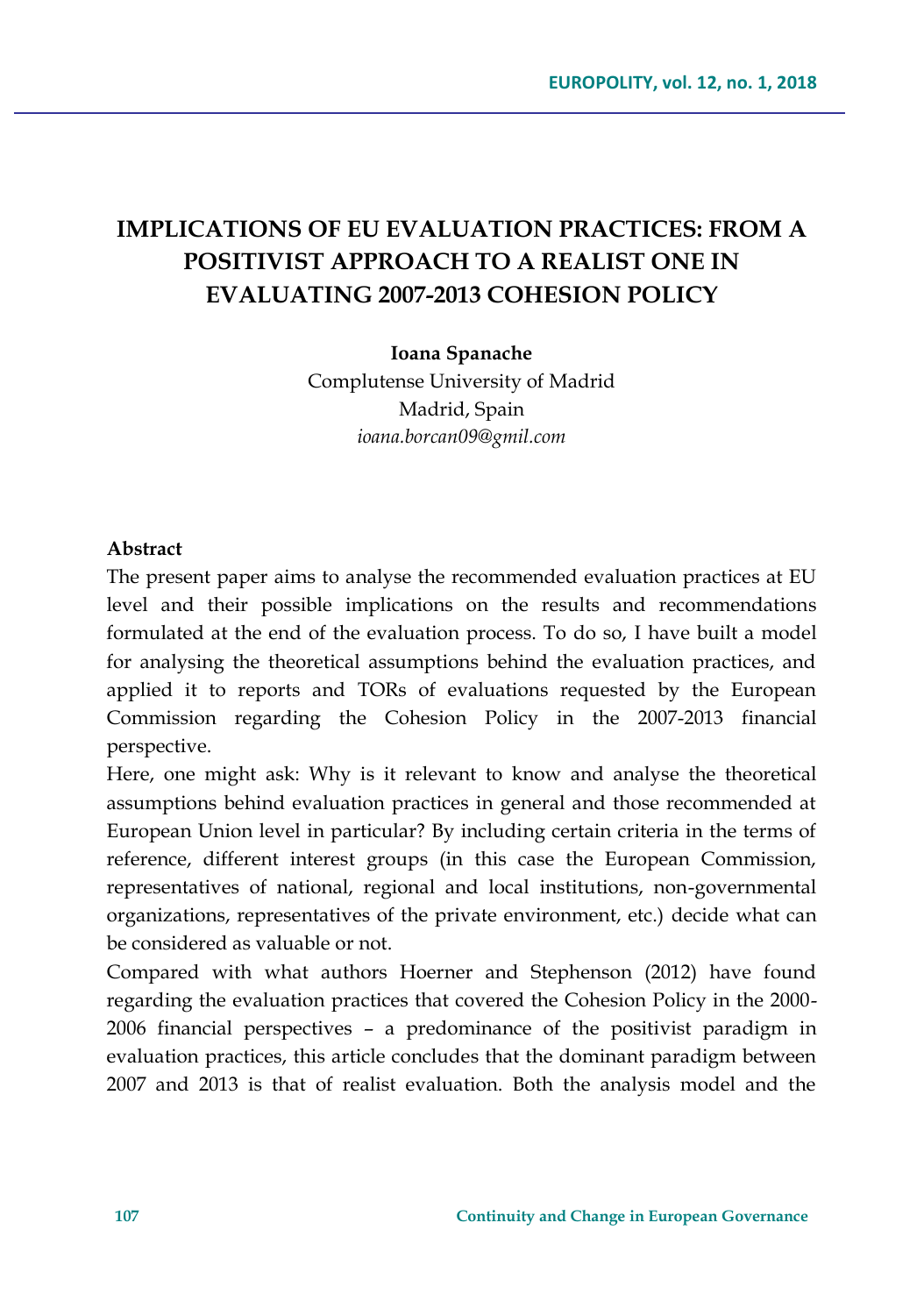results obtained after applying to eight Cohesion Policy work packages are detailed in this article.

#### **Keywords**

Cohesion policy, evaluation practice, realist evaluation, scope of evaluation

## **1.ELEMENTS OF A NEW MODEL OF ANALYSIS**

For the construction of the model of analysis I chose some of the descriptors previously used by authors Hoerner and Stephenson (2011) in order to analyse the theoretical approaches of the evaluation practices that the European Commission recommended and applied in the evaluation of the Cohesion Policy. To these five descriptors, I have decided to add other five descriptions so as to make a more comprehensive and deeper analysis. I will further detail the significance of each descriptor included in the model of analysis and in the context of three evaluation paradigms – pozitivism, realism and constructivism. Moreover, I will also specify the reasons behind the proposed new descriptions and explain their relevance for the built model.

Thus, the five characteristics used by the abovementioned authors are: epistemological assumptions; methods of evaluation / research and data collection; type of approach - top-down or bottom-up / micro- or macro-level analysis; engagement of interest groups; the role of the evaluator. To these, I chose to add the following: ontology; the connection between cause and effect; attitude towards values; the purpose of the evaluation; and the type of learning. Further, I look at each characteristic of how practical approaches relate to the theoretical perspectives in the field of evaluation.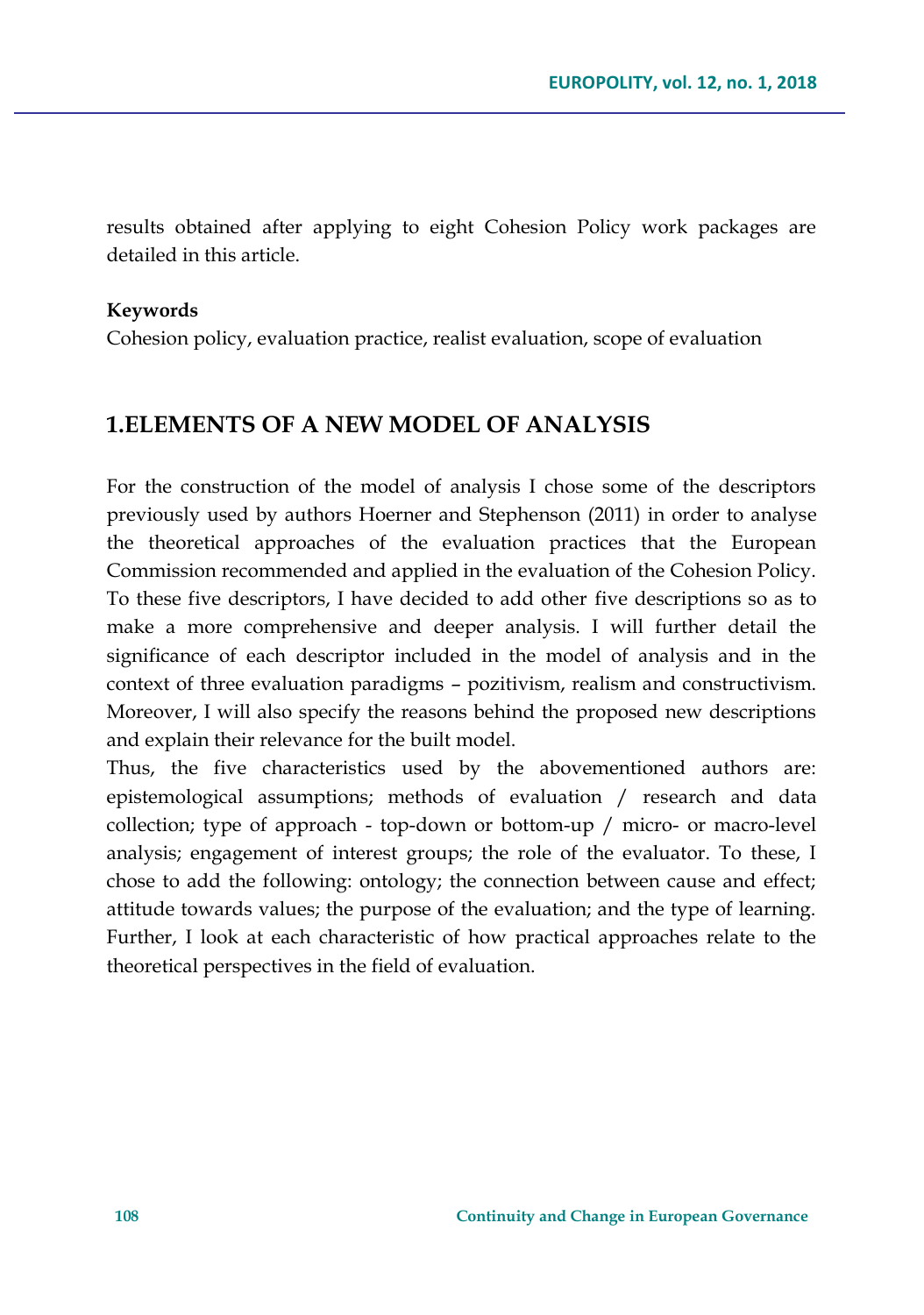1.1.Ontology and Epistemology

When they speak about the epistemological assumptions behind evaluation practices, Hoerner and Stephenson refer to the evaluator's philosophical approach towards the process of acquiring new knowledge and evakuation as a social-scientific endeavor. Here, the two give arguments that epistemological assumptions can determine whether evaluators aim to produce objective, generalizable and of universal value results, or if they admit the existence of different influencing factors such as the unique way in which each individual perceives the world, which does not allow making generalizations. (Hoerner and Stephenson 2011, 702)

Unlike the two authors, I chose to also look at the ontological assumptions behind the evaluation practices recommended by the European Commission and applied by the evaluators, in order to have a deeper analysis of both aspects relating to the nature of knowledge and how it is perceived by evaluators or TOR authors, as well as aspects related to the nature of reality and how it is addressed by the two types of actors.

On the other hand, the two descriptors are used separately in analysis also by other authors, such as Guba and Lincoln (Hoerner and Stephenson 1989, 84), who compare positivist and constructivist paradigms from three perspectives: ontology, epistemology and methodology.

Thus, when it comes to the ontological specificity of an evaluation practice, the two consider whether reality is perceived as being unique and independent from the interests of its observer and determined by certain natural laws often characterized by cause and effect relationships (in the positivist paradigm) or as something that can take up many different forms, due to the existence of multiple and socially constructed realities. And, in the latter perspective, the "truth" is considered to be built, similar to the case of the constructivist paradigm. Therefore, the ontological assumption behind certain evaluation practices will refer to the perception of reality and truth. And for analysis I will use the following questions: What is the nature of reality?; Can it be known?; How is the reality perceived by evaluators / authors of terms of reference? -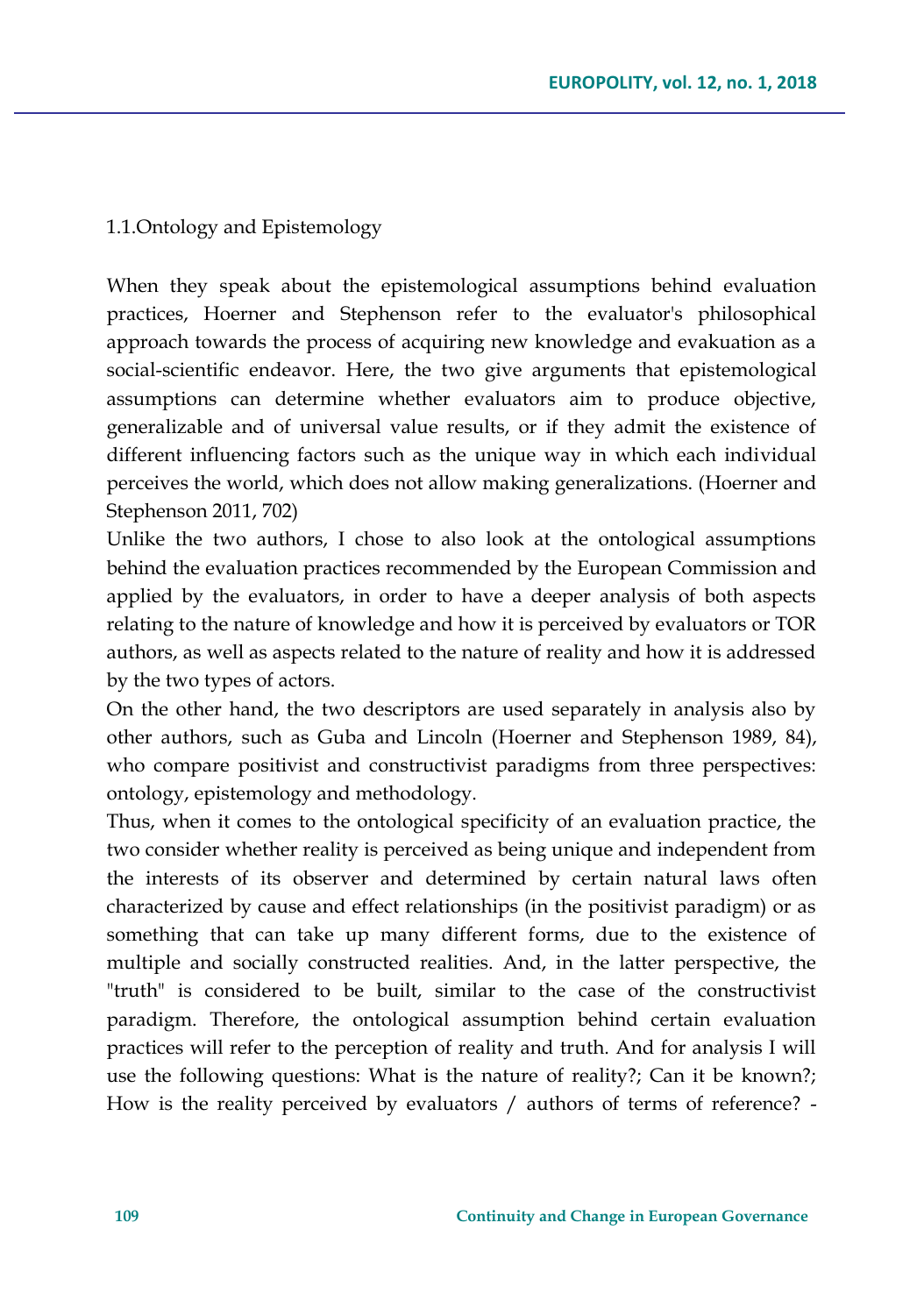objective, subjective, complex, characterized by immutable natural laws, built through socialization, determined by the context, etc.

Epistemologically, Guba and Lincoln make the difference between an objective dualist approach (in the case of positivism), in which the researcher can characterize the studied phenomenon faithfully, while remaining detached from it (a dual subject-object relationship) and abstracted from any considerations regarding value; and a subjective monist approach (in constructivism), in which the researcher and the object of research are interconnected in such a way that the results of the research are literally the creation of the research process (1989, p. 84). Thus, in the first situation, the results of the research are perceived as objective and generalizable, while in the second situation it is considered that they cannot be generalized, and that they may differ from case to case depending on context and factors of influence. The questions that I will use to analyse the epistemological perspective within the TOR and the evaluation reports are: What is the nature of knowledge? Can reality be known?; Can we reach the truth through research?; Can the results of the evaluation be considered as objective?; Is there an absolute truth about them?

Here, it should be noted that the approach used in the present paper regarding the concepts of ontology and epistemology is specific to authors in the field of public policy and program evaluation. In the paper, I use the two concepts as they are understood by these authors, and not according to the approach used in philosophy.

#### 1.2.Methodology

For the analysis of this component, I have looked at the extent to which the evaluations requested (trough ToRs) and conducted in the case of EU's Cohesion Policy include the use of quantitative and/ or qualitative methods of data analysis and collection. Here, I suggest the following types of questions: Are qualitative or quantitative methods used?; Is there a predominant evaluation method that is being used?; How are data collected? (through quantitative or qualitative techniques and instruments).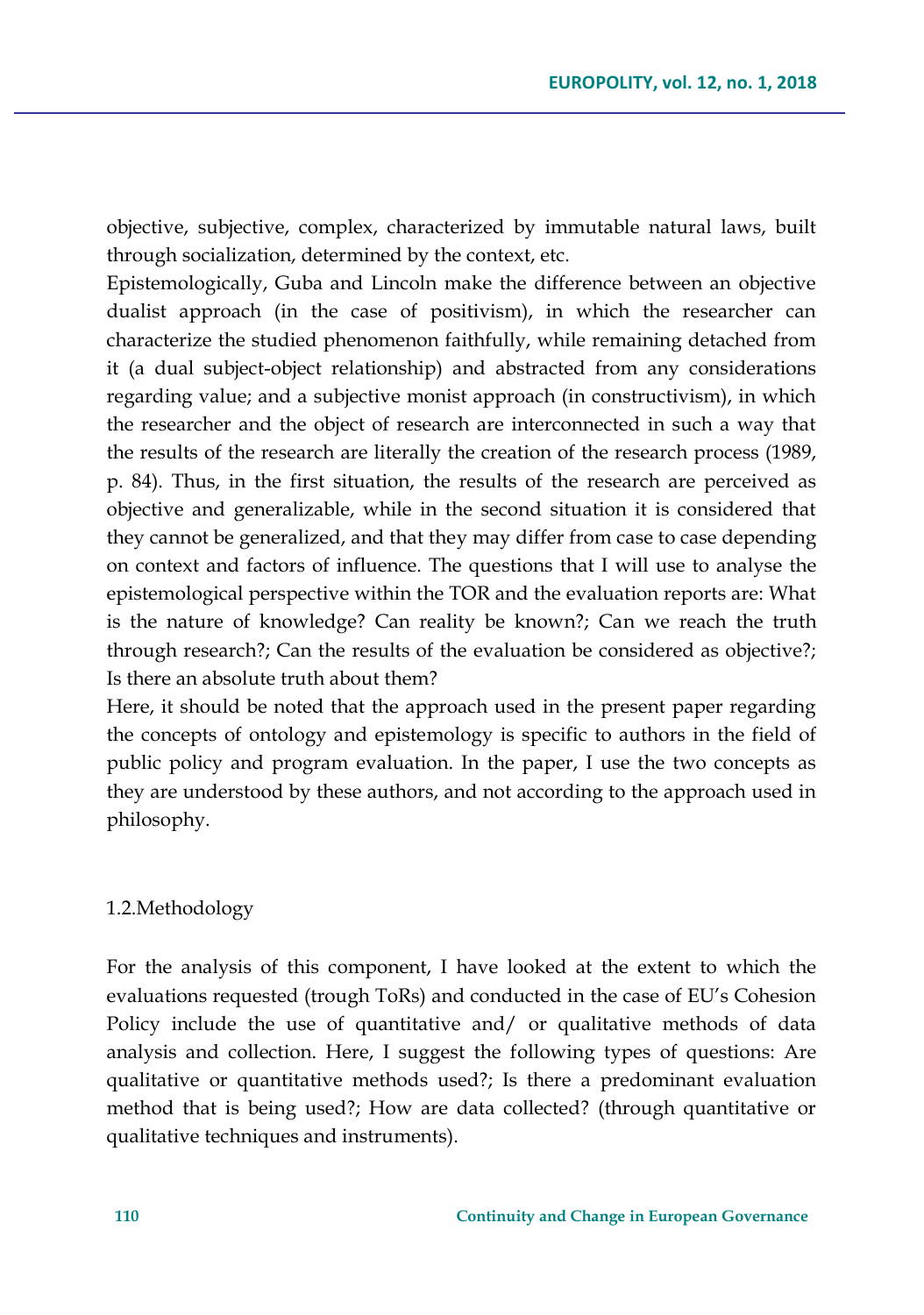On the other hand, the type of methods and techniques used in an evaluation can provide us with information regarding both epistemological and ontological assumptions underlying an evaluation, but also the extent to which interest groups are involved, the importance attributed to the input offered by each category, the type of approach (top-down or bottom-up), about attitude towards causality, attitude towards values, and even about the purpose of the evaluation. That is why, in most cases, I have started the analysis of the TOR and the final evaluation reports by first identifying and reflecting on used evaluation methods and data collection techniques and tools.

If we look again at the comparative analysis done by Guba and Lincoln (1989, 84), we will see that an "interventionist" methodology in which the factors of influence are completely excluded in order to ensure that the conducted research can explain nature exactly as it is and how it works, which leads us to think about predictability and control, specific to a positivist paradigm. On the other hand, a hermeneutical methodology involving a continuous dialectic process of analysis, critique, reiteration, and reanalysis, through which a common case is constructed, rather indicates a constructivist paradigm in the evaluation. Meanwhile, Bachtler and Wren believe that the methodological diversity specific to the evaluations of Cohesion Policy programs can also be seen as a strong point. (Bachtler and Wren 2007, 114) And this is due to its ability to adapt according to the context and to the specificity of the evaluand. The two put this diversity on account of the differences in the type of data collected, the degree of sophistication of the application and the types of questions addressed. Thus, Bachtler and Wren distinguished between bottom-up evaluation methodologies based on sociological surveys addressed to beneficiaries and top-down methodologies based on input-output impact evaluation models and process studies on how Structural Funds were implemented. (Bachtler and Wren 2007, 114)

Following the analysis of the three evaluation reports, Hoerner and Stephenson conclude that the positivist approach prevails in the evaluation of cohesion policy specific programs (Hoerner and Stephenson 2011, 714). However, as I will show in my analysis in this paper, I believe that the chosen methodology and the type of paradigm that guides the evaluation practices depend to a great extent on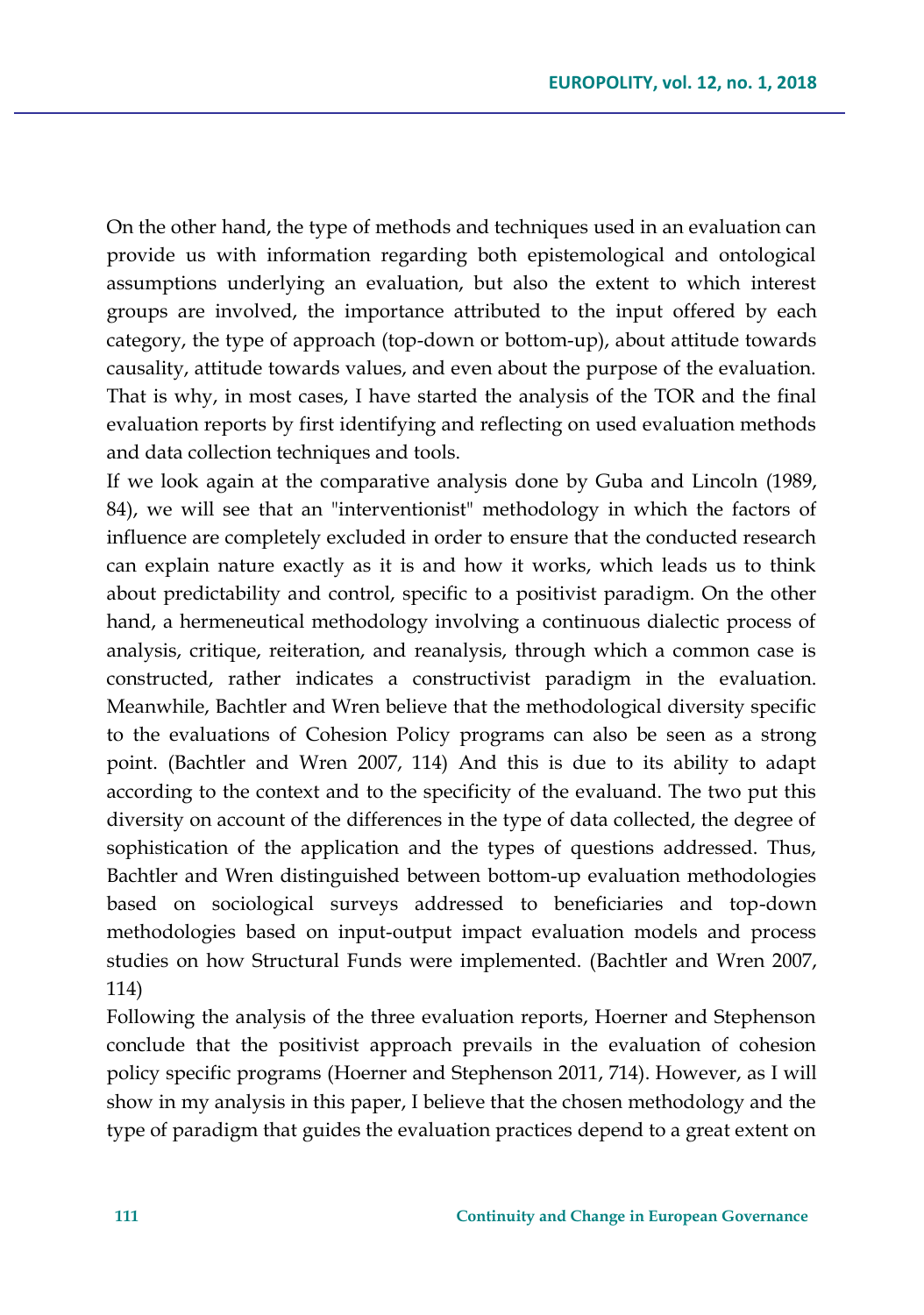the purpose pursued through evaluation (what is to be achieved by doing it). Moreover, I believe that all of these are also influenced by the objectives pursued by the evaluated programs.

If these objectives are predominantly of a quantitative nature - number of km built or rehabilitated, number of jobs created, etc., the used methodology will also be rather quantitative, specific to a positivist approach.

On the other hand, another argument to support the importance of methodological aspects in the practice and the theoretical approach to evaluation is due to their characterization by Alkin and Christie as one of the branches of evaluation (in Alkin 2013, 12). The two authors use the metaphor of a tree with roots and main branches and secondary branches for the organization of evaluation theorists around certain criteria set by them. Thus, along with the use of evaluation and valorization, methods and methodology are considered as one of the main criteria/ branches of the theoretical approaches in evaluation. The latter is placed by the two right in the middle of the tree, being an illustration of evaluation guided especially by research methodology. And the authors included in the category of this branch are those who are most concerned with obtaining the most rigorous knowledge, despite the existing contextual constraints.

#### 1.3.Causality

In this case, we can pursue the extent to which evaluators and Tor authors consider the causality relationships within the evaluated program as being important, as same as the attitude of the two categories of actors towards them. Through this, I intend to find out if the links between cause and effect are seen as something clear and that can be known, or if they are addressed through an increased attention given to the specific perspectives of different interest groups. The question here is: "Is it expected for the evaluator to be able to identify the causal relationships within the evaluated program?"

If, in the positivist perspective, it is considered that the relationships between causes and effects can be determined and analysed through scientific research, in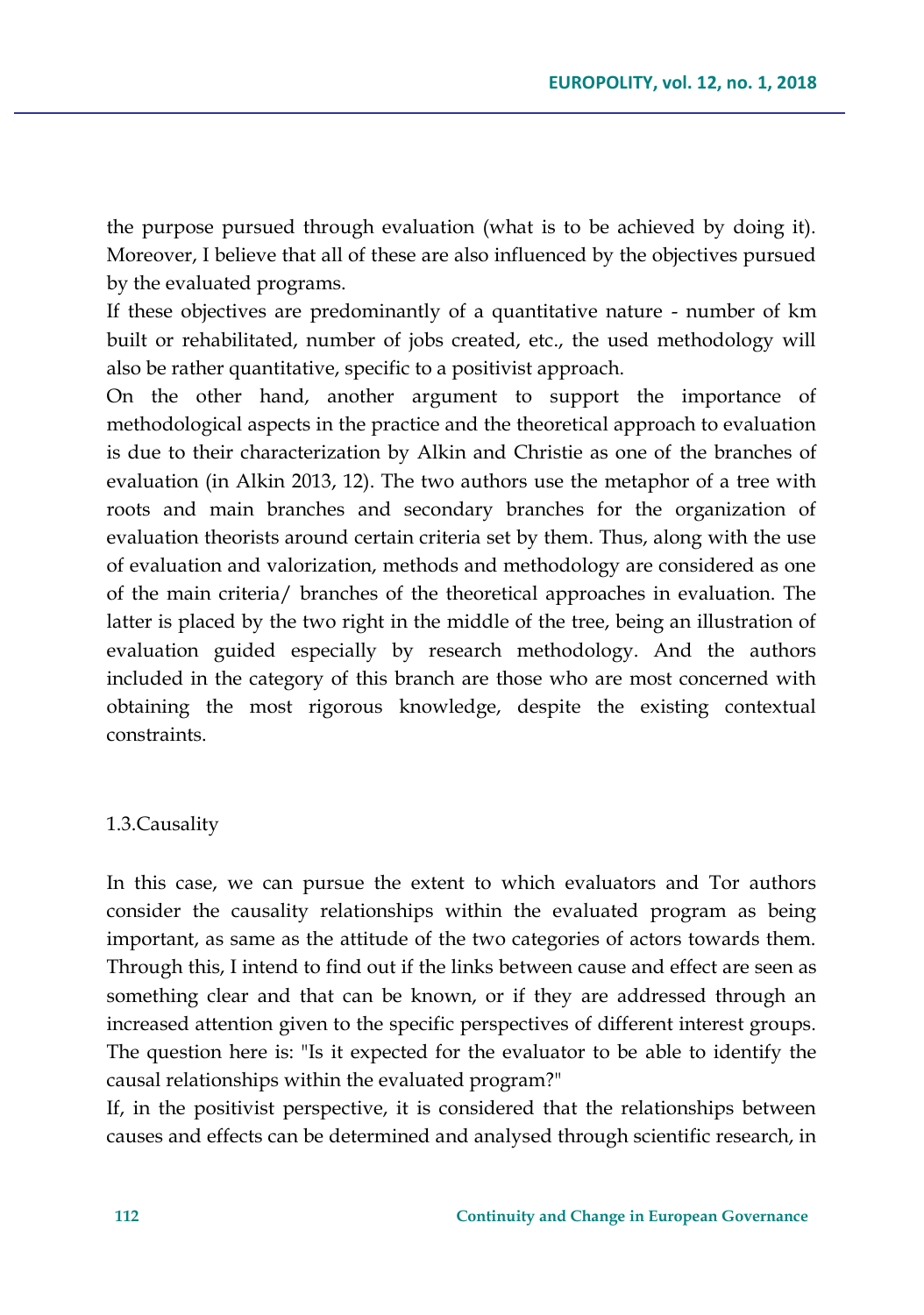post-pozitivism, a certain degree of uncertainty regarding the results is accepted (Christie and Alkin 2013, 17). Similar to the position in the post-positivist paradigm is that specific to the pragmatist paradigm. However, unlike all these, in constructivism, causality relations are seen as impossible to identify because of the interdependence existing between them, as the elements under analysis are mutually influencing each other at all times. (Christie and Alkin 2013, 17) Huey-Tsyh Chen (1990, 1992, 2005) is one author that has dedicate a lot of its work to theory-based evaluation. On the other hand, other theorists that have brought substantial contributions to it are Carol Weiss (1997) and Freeman Rossi (1992). And this type of evaluation was later taken over and adapted by the European Commission in the form of theory-based impact assessment. Alongside to counterfactual impact evaluation, TBIE is one of the recommended evaluation approaches by the Commission for the 2014-2020 programming period.

#### 1.4.Involvement of interest groups

This component is also found in the model of analysis developed by Hoerner and Stephenson (2011), the two distinguishing between evaluations that aim only at the participation of those interest groups directly involved in the implementation of the evaluated program and those aiming to ensure a more comprehensive and inclusive participation from the community, no matter how marginal the influence of the program on the groups concerned (702-703). In this regard, the two authors have grounded their fourth feature of analysis on the constructivist approiach of evaluation from Guba and Lincoln (2001).

Here, Hoerner and Stephenson describe the minimum level of stakeholder engagement as being a situation specific to the positivist paradigm, in which the interested groups are approached only passively as ecomomic actors and as an object of analysis (2011, 706). In my opinion, in this situation, the evaluation would only include the clients (the actors who have requested the evalution) as active participants in the evaluation process, leaving behind the direct beneficiaries, other actors involved in program implementation, as same as other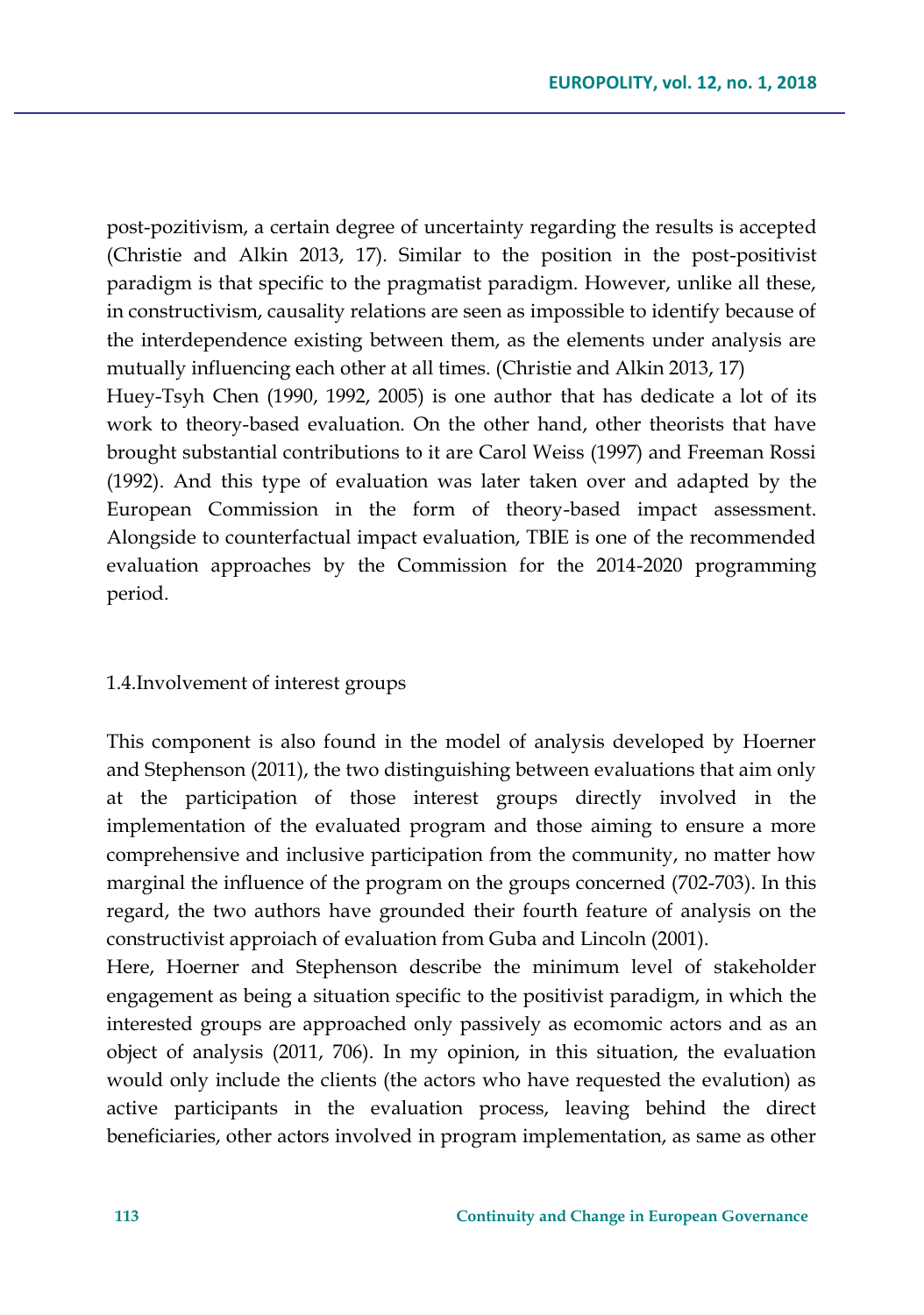interested parties such as representatives of academia or non-governmental organizations, who would have no role to play. On the opposite side, there is the maximum level of involvement of interest groups, where the latter would be also used in building the evaluation design. In this case, the evaluation process would be similar to that suggested by the constructivist and participatory approaches, in which the evaluator tries to co-opt all affected parties through the evaluated program, including even the more reticent actors.

Regarding the relationship of this descriptor with other elements of the model of analysis, we can say that stakeholder engagement can also provide us with information on the type of approach and mode of analysis (top-down / bottomup approach, macro / micro analysis), about the epistemology and ontology specific to an evaluation, the purpose of the evaluation, and in particular, the attitude of evaluators/ authors of ToR towards values. An evaluation that involves the use of questionnaires and the organization of interviews with the direct beneficiaries of the intervention may also imply a higher degree of involvement of interest groups, as same as elements specific to the bottom-up approach and micro-analysis. On the other hand, an evaluation that involves the engagement of direct beneficiaries, and their participation in building its design, may indicate an ontological and epistemological perspective specific to constructivism. Regarding the relationship between stakeholder engagement and the other two characteristics, attitude towards values and purpose of evaluation, I will detail below.

#### 1.5.Attitude towards values

In this case, Michael Scriven (1967, 1972a) and Robert Stake (1967, 1974) are considered to be the reference authors who introduced the valuation concept. Moreover, Scriven is named as the author who claimed for the first time that evaluation would not be evaluation without values. (Christie and Alkin 2013, 31) Thus, with regard to this characteristic, we can pursue several dimensions of analysis regarding evaluation practices. On the one hand, we have evaluations that do not acknowledge the existence and role of values in their process and, on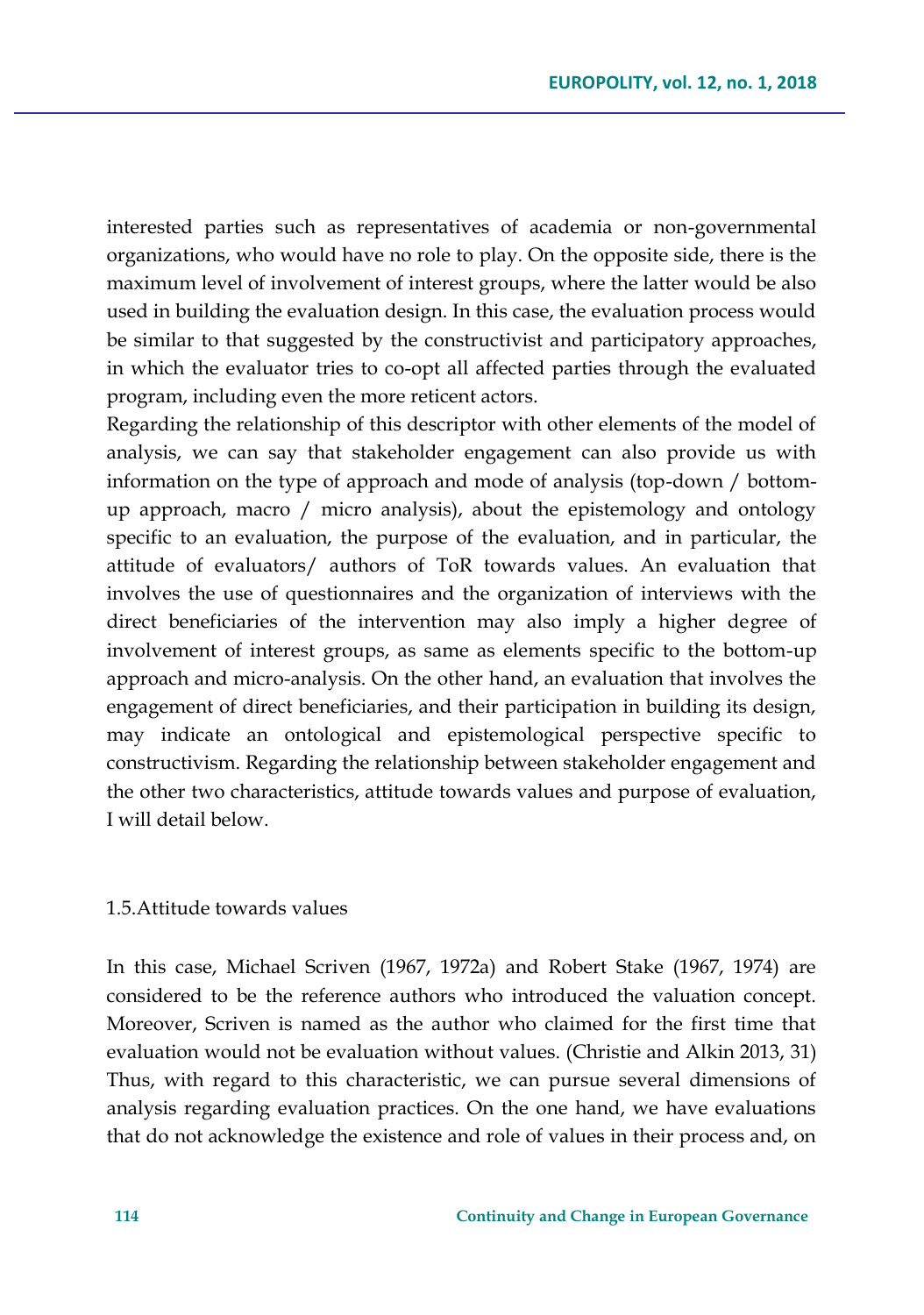the other hand, are the evaluations that take into account the existence and influence of values, but the latter can also be divided into two other categories as follows: 1. Evaluation that takes into account the existence of values, but in which the evaluator attempts to reduce and even eliminate their influence through the chosen methodology and the control of variables; 2. and evaluations in which values are integrated by the evaluator in the evaluation process, where they are considered to be part of the program and evaluation context itself, and part of the different views about the world and about the program held by interest groups.

Therefore, the questions that will be applied in the context of this descriptor are: What attitude does the evaluator/ ToR author have towards values?; Do they recognize their influence on the program and/ or on the context?; Do they try to integrate them into the evaluation process? And if so, to what extent? The attitude towards values is closely related to the involvement of interest groups. Integrating stakeholder values requires the use of participatory evaluation methods.

### 1.6.Type of approach – top-bottom or bottom-up (macro/ micro analysis)

The descriptor regarding the type of approach is also found in the work of authors Hoerner and Stephenson (2011). And when it comes to it, the two refer to the way in which data are collected for undergoing an evaluation, either from secondary sources, from the national and / or regional public administration and from statistical agents, or collected directly from the stakeholder groups involved, in order to capture local experiences and opinions (Hoerner and Stephenson 2011, 702). Thus, in close relation to the type of approach, there are the descriptors of interest groups engagement, methodology, but also attitude towards values. By analysing the three we get an overview on the nature of the evaluation direction.

And when it comes to the two types of approaches, Armstrong and Wells provide the following examples of used methods (2006, 264): statistical methods such as regression analysis, econometric models, input-output analysis – specific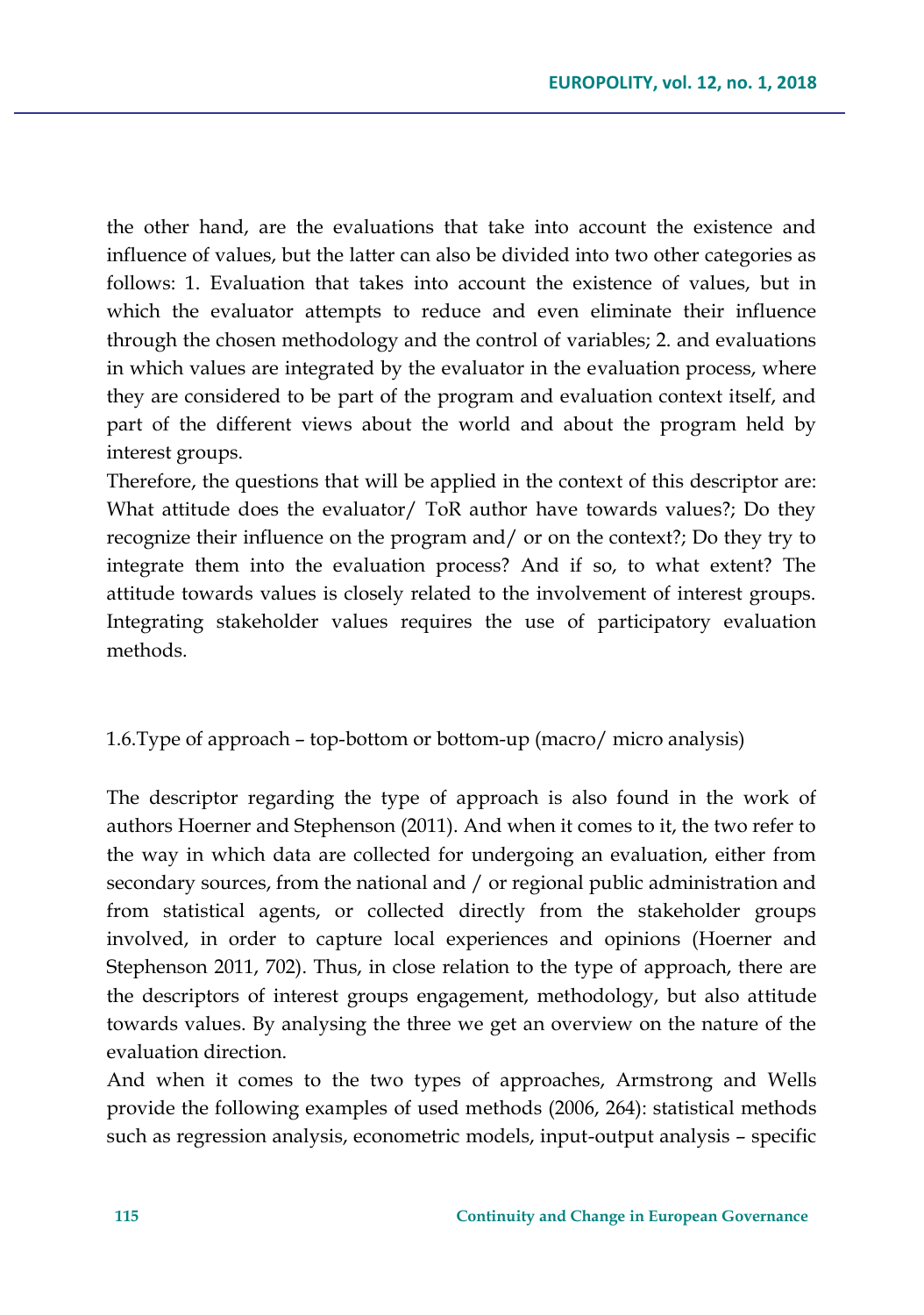to a top-down approach with macro-analysis; and the sociological survey conducted at the level of program beneficiaries - in case of the bottom-up approach with micro-level analysis. On the other hand, the two authors draw attention to the fact that qualitative methods of evaluation and research can also be successfully used in the positivist paradigm. In this regard, they give as example the case of Great Britain and the long tradition of combining qualitative and quantitative methods in monitoring and evaluating the cohesion policy (King 1990, Armstrong and Wells 2006, 264). Here, the difference between the positivist paradigm and another paradigm, like realism or constructivism, is given by the way in which the collected data is analysed - through statistical methods (in the case of the positivist paradigm) or qualitative methods (in the case of other paradigms). In fact, such an analysis would in fact be specific in terms of the used methodology to the post-positivist paradigm, which also supports qualitative methods.

One of the reasons why Hoerner and Stephenson concluded that the preferred paradigm in the evaluations carried out on the 2000-2006 Cohesion Policy is positivist, is due to the fact that the analysis specific to this set of evaluations involved rather a top-down approach, and was undertaken at macro level. Through this paper, I seek to find out what type of approach is used predominantly in the evaluations for the Cohesion Policy program from the 2007-2013 financial perspective and whether the conclusions of the two authors are also confirmed in the latter case.

The questions which I will use to analyse the current characteristic are: What kind of analyses are conducted – at a meta level or more in-depth studies undertaken at a smaller scale?; Is there a pre-established set of questions set at a central level by evaluators / commissioners? Or are the questions established at local level?; Can the evaluation results be considered generalizable? Or does the evaluation recognize the importance of context and socio-economic determinants?; What kind of logic prevails in the process of evaluation deductive or inductive?.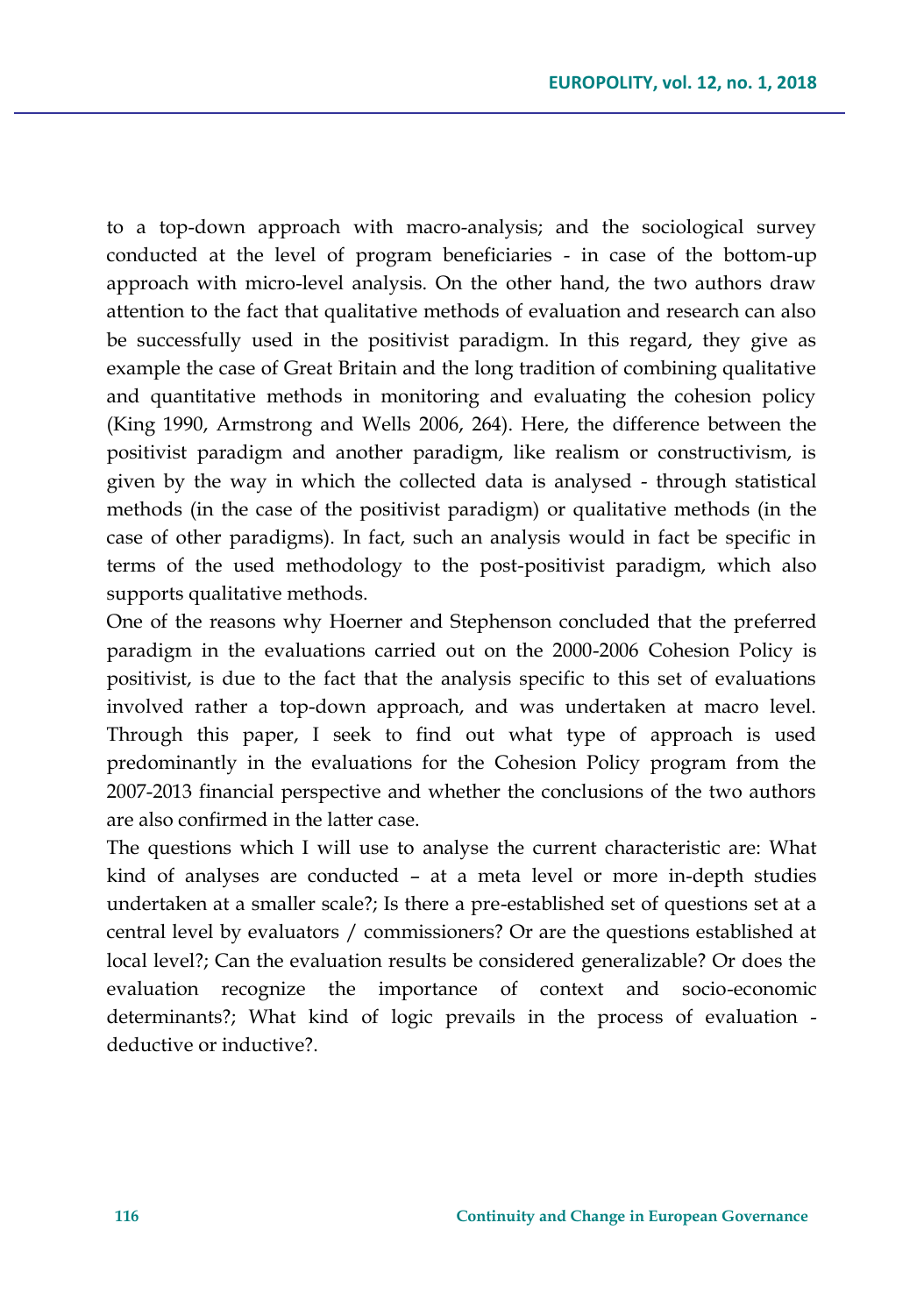#### 1.7.The evaluator's role

To draw conclusions about the role of evaluator from the terms of reference and evaluation reports I will use the following types of questions: How are evaluators conceptualized? Are they perceived as neutral or rather as an independent factor in the evaluation process? Here, the two extremes between which the descriptor regarding the role of the evaluator are: the evaluator as a disinterested actor, in the positivist paradigm; and the evaluator as a "passionate participant", actively involved in facilitating a "multi-voice" reconstruction of the constructions belonging to him/her and to other participants, as orchestrator and facilitator of the research process, responsible for ensuring representation of all stakeholders affected by the program. (Guba and Lincoln 1994, 115)

In addition to analysing stakeholders' involvement and how the evaluator's perspective impacts evaluation reports, I will seek to find out by applying the model of analysis, what kind of roles of the evaluator can be found in the documents reviewed: as an actor responsible for the transformation of society, as a neutral researcher, an educator or "merchant power" (Skolits, Morrow and Burr 2009). In doing this, I refer to how the documents describe the interaction of evaluators with interest groups, as same as the type of methods used, the scope of evaluation and the easiness or difficulty with which we can infer from the analysed documents data about the evaluator's perspective.

#### 1.8.The scope of evaluation

Regarding the link between the scope of evaluation and the theoretical approaches from the field there are much to say, but I will start by mentioning the research questions which I will use in the analysis of this descriptor/characteristic: When is the evaluation conducted? - Ex-ante, mid-term or ex-post?; To which elements of the process of policy/program-making is given more importance according to the scope of evaluation? (Results, objectives, implementation process); To what extent is evaluation used as a facilitator for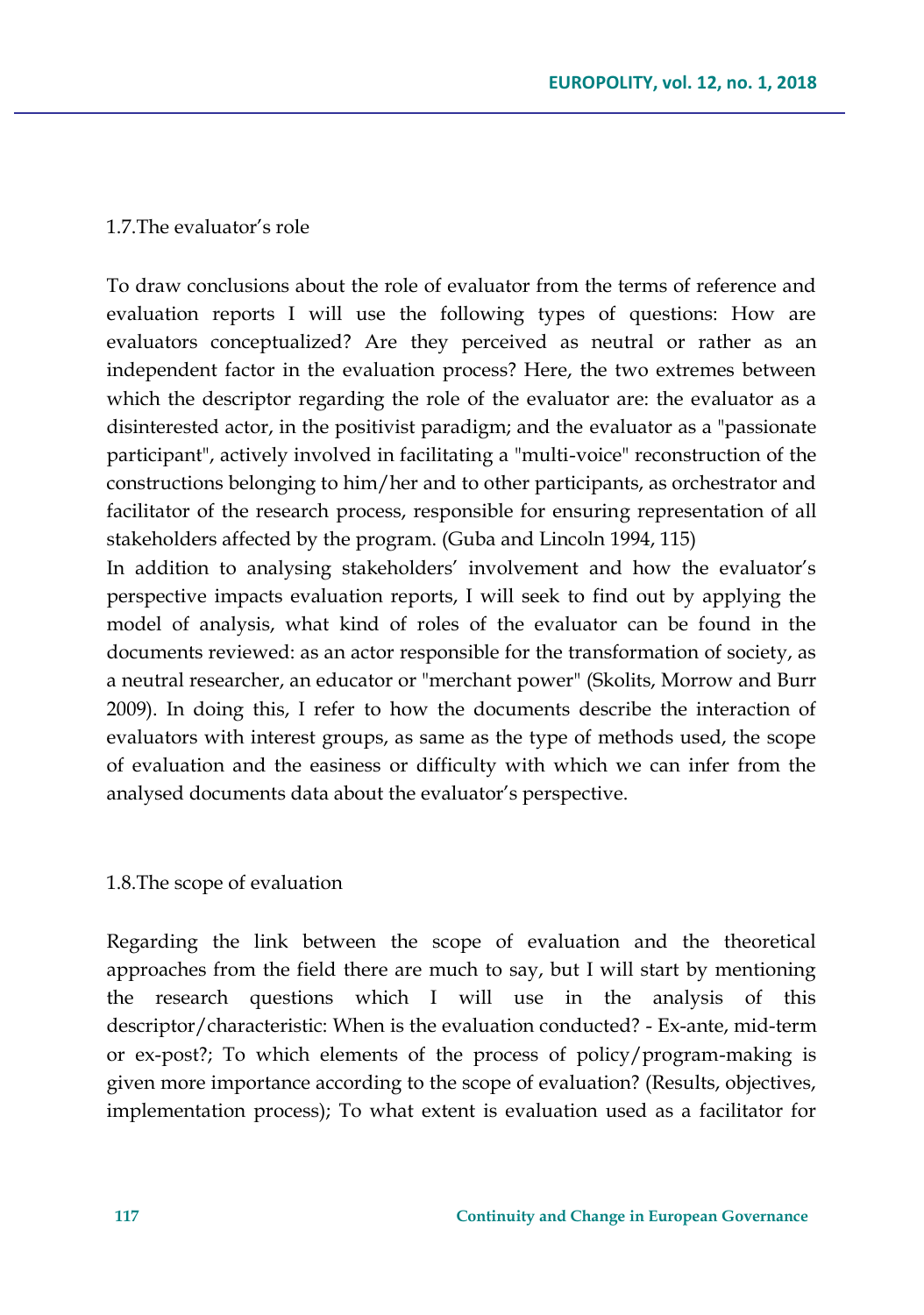learning?; What is the final goal of the evaluation?; For what purposes are going to be used its results?.

The scope of evaluation is a subject that was approached by several academics and practitioners in the field. Some names in this regard are: Michael Quinn Patton, Jennifer C. Greene, Eleanor Chelimsky, Lee Cronbach, Joseph S. Wholey, Donna Mertens, Patricia J. Rogers, Peter Dahler-Larsen, and others. Thus, evaluation was analysed in regard regard to its role in ensuring financial responsibility, in providing justification and legitimization for the implemented public policies and programs, in transforming society, for organizational learning and performance improvement of an institution, in generating new knowledge, and even in the context of improving democratic practices, so as to make the world a better place. My hypothesis in this regard is that, when an author makes his preferences known on a certain type of methodological, ontological and/ or epistemological approach, he/she implicitly expresses preferences for certain purposes of evaluation.

Thus, Eleanor Chelimsky (2006) distinguishes between the original purpose of evaluation on ensuring financial accountability, and other purposes that are derived from the former, like deepening knowledge in a particular field, strengthening administrative capacity and improving performance in organizations, as same as informing citizens. And all this ultimately contribute to improving the functioning of democratic processes in a society (33-56). Also, the view of author Jennifer Greene is similar to the one illustrated by Eleanor Chelimsky. Greene (2013, 208- 218) believes that evaluation can help make the world a better place and that it can be used in promoting a more inclusive approach towards interest groups, by integrating cultural and contextual aspects in its process. The same author has even built a model containing elements necessary for designing evaluation theories based on democratic principles (Greene 2006, 135). Moreover, Greene also offers a good example of the connection existing between the scope of evaluation and the epistemological assumptions underlying it, when she says that her model of evaluation based on democratic principles should include a constructivist and interpretivist framework.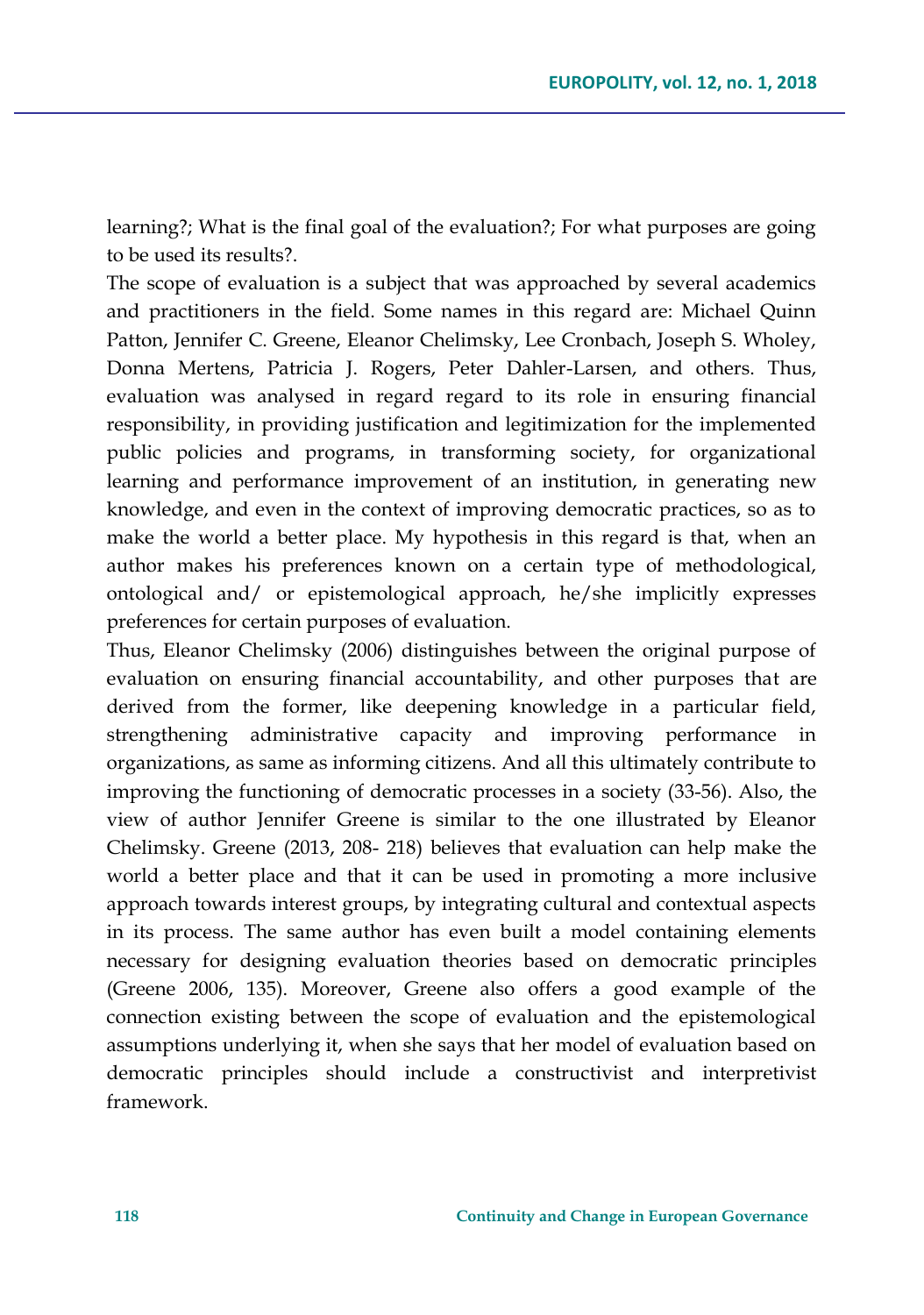On the other hand, in 1996, Michael Patton identified a "menu" of evaluation purposes developed in response to an article written by Michael Scriven (1991), in which the latter has supported the existence of a formative versus summative dichotomy. Thus, Patton (142) argues that this dichotomy was useful during the development of the evaluation field and that nowadays we should rather accept the existence of multiple purposes of evaluation and of a diversity of values. The author believes that evaluation serves also other purposes than those appointed by Scriven, such as the generation of knowledge about the effectiveness of programs; the development of programs and organizations; focusing management efforts; creating learning organizations; empowering participants; directly supporting and improving interventions (by integrating evaluation in those interventions); and stimulating critic reflection in order to improve evaluation practices.

The opposite of these approaches is represented by the CIPP model built by Daniel L. Stufflebeam (2013, 243), that aims at conducting evaluations oriented on decision-making and on ensuring financial accountability. Stufflebeam (2013, 243- 258) offers a strong role to aspects of context and core values identified in the object of evaluation, but he describes the epistemological approach of its model as being rather objectivist and not relativist.

1.9.The type of learning

In 2015, the evaluator Richard Hummelbrunner (2015) managed to create an exploratory innovative framework designed to contribute to improving consistency in evaluation. For this, the author has combined several approaches for a more comprehensive evaluation processes. His model can be used by both evaluators and commissioners before drawing up the terms of reference or designing an evaluation, so that evaluation can be better tailored in regard to its aims. Hummelbrunner notes that, while usually these have been used separately, the three typologies can bring more added value when used together, due to their complementarity.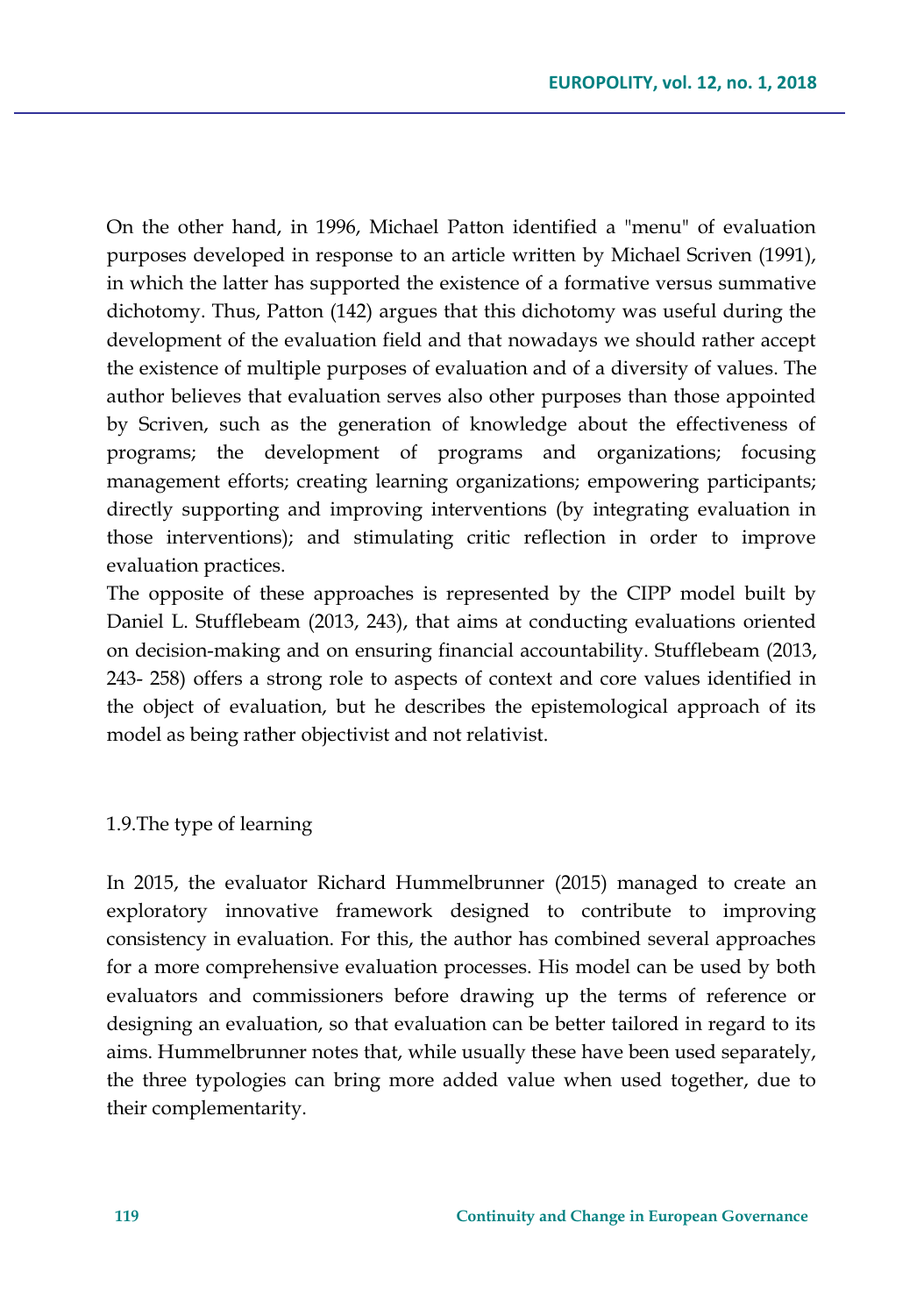The conceptual framework constructed by the author is based on three dimensions of analysis and the typologies affiliated: learning in evaluation; concepts from systems theory; and values in evaluation. To illustrate the first dimension, Hummelbrunner starts from Gregory Bateson's statements about how knowledge is transmitted within social systems (Bateson 1972 cited. Hummelbrunner 2015, 17). In his opinion, knowledge is not "transferred" in a passive way from the transmitter to the receiver but it is rather gained through an active process. In this process, it is also relevant the way in which individuals select and retain information based on the transmitted signals. Thus, the receiver does more than simply take the signals as such, and he/she assigns meanings to them before transforming them into information. In other words, the resulting information consists of the initially received signal plus the meaning assigned to it by the receiver after passing it through the filter of their own conceptions and values.

Making a parenthesis, here we can draw conclusions about the importance of values including the evaluation. And if we try to integrate the claims of Gregory Bateson in one of theoretical approaches of evaluation used in this paper, we may say that the author in question seems to have a constructivist perspective. If individuals "build" information based on the signal received from the transmitter and the meaning they attribute to that signal, then it can be considered that reality, which consists of the sum of information produced by individuals, is in turn a construct that can be as subjective as the meanings assigned to the received signals by receptors.

Returning to Bateson, learning represents also a change process towards a previous situation that can take place on multiple levels, depending on how it deals with the relationship between trial and error (Bateson 1972 cit. Hummelbrunner 2015, 17-18):

1. Single-loop learning involves correcting errors in a pre-established context or set of alternatives. The latter do not change;

2. Double-loop learning involves doing a change in type 1 learning, which can mean either to produce a change in the set of alternatives on which choice is made, or a change in how the sequence of experience is punctuated. This type of learning implies that the activity takes place in a changing context, and it is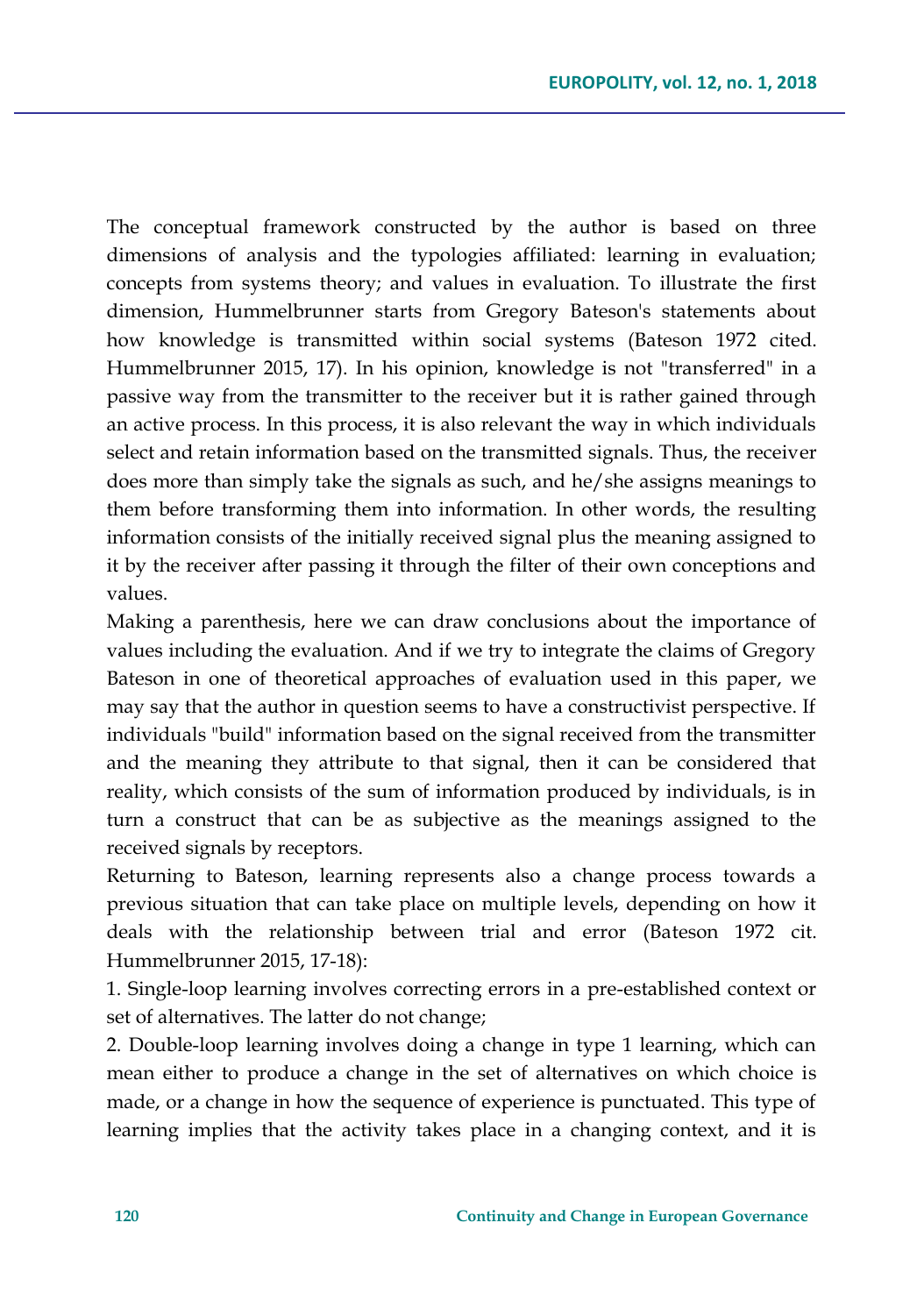therefore important to recognize the pattern according to which there are changes in the context, as same as the implications of assigning meanings have on an act or on behavior;

3. Triple-loop learning is the next step. As type 2 learning refers to type 1, type 3 refers to type 2, and it involves reflection on and a change in type 2 learning.

Hummelbrunner goes even further in deepening the three types of learning described by Bateson and inspiration from other authors who have extended the model in question and have it applied in organizational development and management - Argyris and Schön (1978), Fiol and Lyles (1985), Senge (1990), Miner and Medes (1996), Arthur and Aisman-Smith (2001). Thus, in a single loop learning becomes his specific question "We do things right?" The double-loop learning is equivalent to the question "We do the right things?" Triple loop learning and corresponds to the following question - "How do we determine to be?".

For this element of the model of analysis, I followed the link between the predominant evaluation approach and the types of learning as conceptualized by author Richard Hummelbrunner (2015). By providing answers to questions - Which elements of a program / policy are being given attention during the evaluation process?; Is the evaluation design suited to a complex/ dynamic situation?; Does evaluation include references to the learning mechanisms behind an intervention?; I tried to find out to which type of learning are the analysed evaluations more close to: single loop learning, double loop learning (which also includes the single loop), triple loop learning (that includes the other two).

The model of analysis from Annex no.1 represents a synthetic view of those described above and it shows how the ten characteristics are reflected in the different theoretical approaches specific to the field of evaluation. It is based on five characteristics used by Hoerner and Stephenson (2011), to which I have added the other five characteristics I have proposed. Moreover, I have also tried to bring certain changes to the five dimensions of analysis suggested by the two authors in 2011, by presenting more broadly the implications that they might have when it comes to theoretical perspectives and by applying them together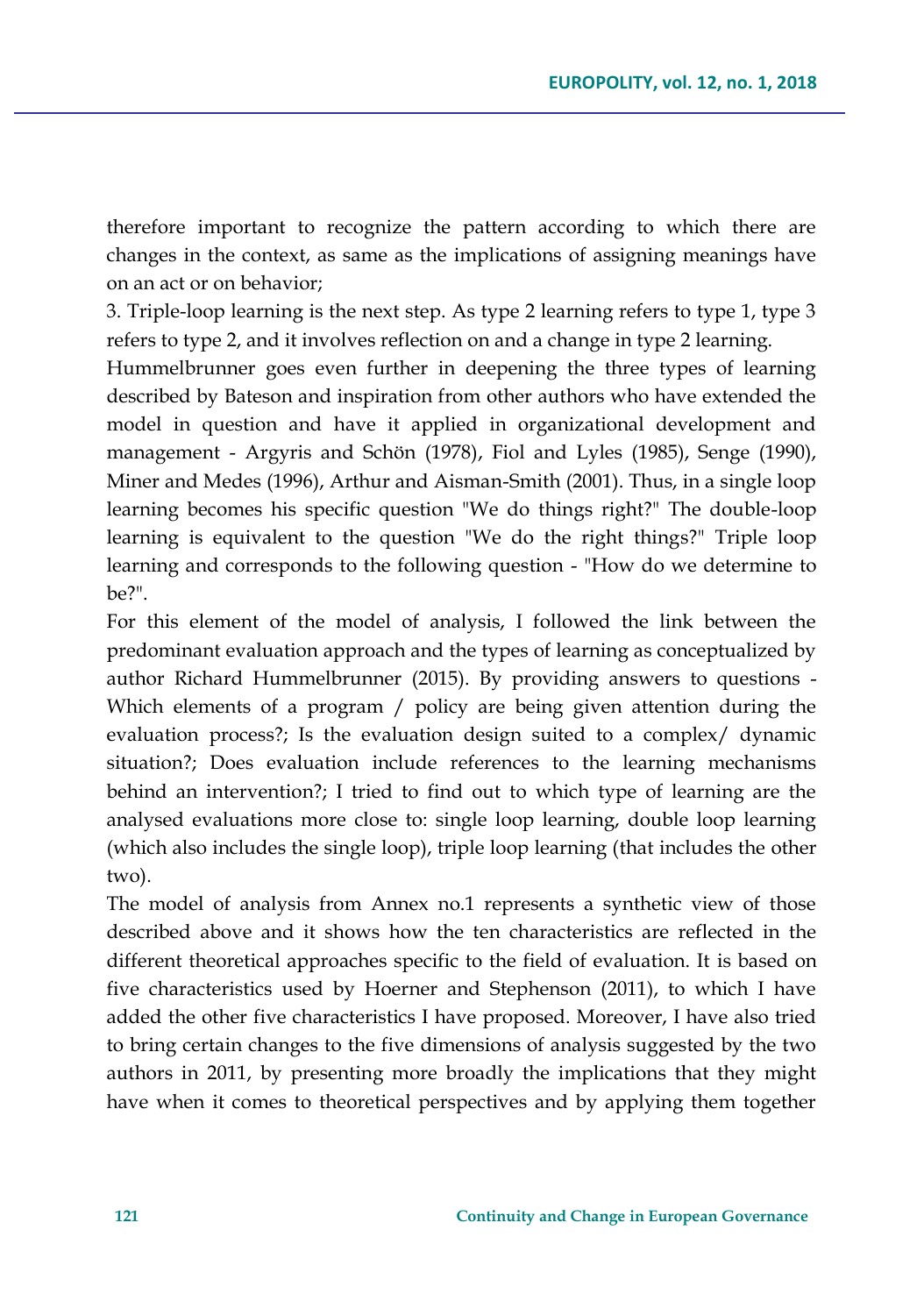the new proposed five descriptors to terms of reference and evaluation reports for the 2007-2013 cohesion policy.

## **2. ANALYSIS OF EVALUATION PRACTICES IN THE 2007-2013 FINANCIAL PERSPECTIVE – APPLYING THE MODEL**

2.1. Analysis of Work Package 0: Data collection and quality assessment

| No. | Descriptors  | ToR                            | Final report of evaluation |
|-----|--------------|--------------------------------|----------------------------|
| 1.  | Ontology     | Reality can be known           | Reality is considered      |
|     |              | through research               | objective                  |
| 2.  | Epistemology | Going through the terms        | The mechanisms behind      |
|     |              | of reference document, I       | definitions<br>aren't      |
|     |              | cannot say that I have         | analysed.                  |
|     |              | encountered aspects that       | Evaluators take<br>into    |
|     |              | indicate the possibility of    | account only the           |
|     |              | judging the results as         | perspectives of the        |
|     |              | lacking truth. Errors may      | following<br>actors:       |
|     |              | occur, but because of          | European Commission,       |
|     |              | mistakes made in the           | Member States (through     |
|     |              | research / evaluation, $\vert$ | AIRs), and Managing        |
|     |              | mistakes that can be           | which<br>Authorities;      |
|     |              | corrected on the other         | indicated a<br>higher      |
|     |              | hand.                          | importance given to        |
|     |              | Evaluation results are         | actors from the central    |
|     |              | regarded as<br>being           | level. Only quantitative   |
|     |              | objective. This is due to $ $  | data matters. And the      |
|     |              | the $ $<br>the<br>fact<br>that | programs are considered    |
|     |              | established indicators are     | as working or not, there   |

Table no. 1: Analysis of Work Package 0: Data collection and quality assessment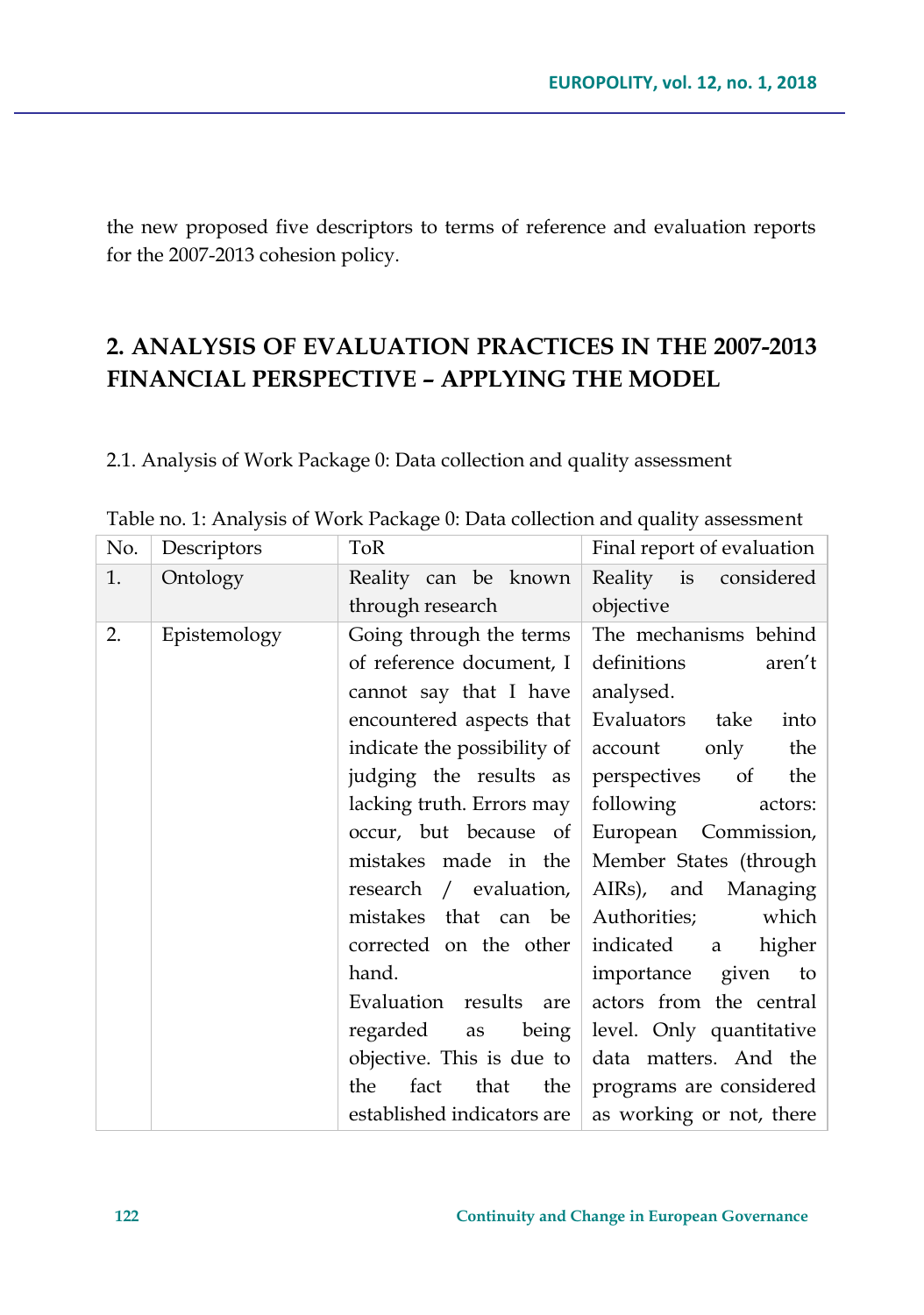|    |                                              | quantitative, as well as<br>the methodology, which<br>described in<br>is<br>more<br>detail.<br>About<br>interviews<br>and<br>their contribution to the<br>evaluation process, the<br>mention<br>authors<br>only<br>few details. Here, it is<br>possible that the research<br>design might remain in<br>the task of evaluators. | are no nuances in this<br>regard.                                                               |
|----|----------------------------------------------|--------------------------------------------------------------------------------------------------------------------------------------------------------------------------------------------------------------------------------------------------------------------------------------------------------------------------------|-------------------------------------------------------------------------------------------------|
| 3. | Methodology                                  | Analysis of quantitative<br>data and analysis and<br>collection of qualitative<br>data (interviews)<br>The basic indicators, as<br>same as the future ones<br>are quantitative.<br>Example:<br>number<br>of<br>persons, number of km,<br>number of projects, etc.                                                              | Mixed methodology<br>of<br>collection<br>data<br>and<br>quantitative<br>methodology of analysis |
| 4. | Cause and effect                             | The TOR do not include<br>an analysis of causality<br>relations.                                                                                                                                                                                                                                                               | The same as in the case of<br>the ToR.                                                          |
| 5. | Attitude towards<br>values                   | Values<br>are<br>not<br>mentioned.                                                                                                                                                                                                                                                                                             | The same as in the case of<br>the ToR.                                                          |
| 6. | Type of approach:<br>top-down, bottom-<br>up | Evaluation<br>performed<br>widely in all EU Member<br>States and covering<br>a<br>large number of NUTS<br>level 3 on their territory                                                                                                                                                                                           | Top-down approach and<br>an analysis undertaken at<br>macro level                               |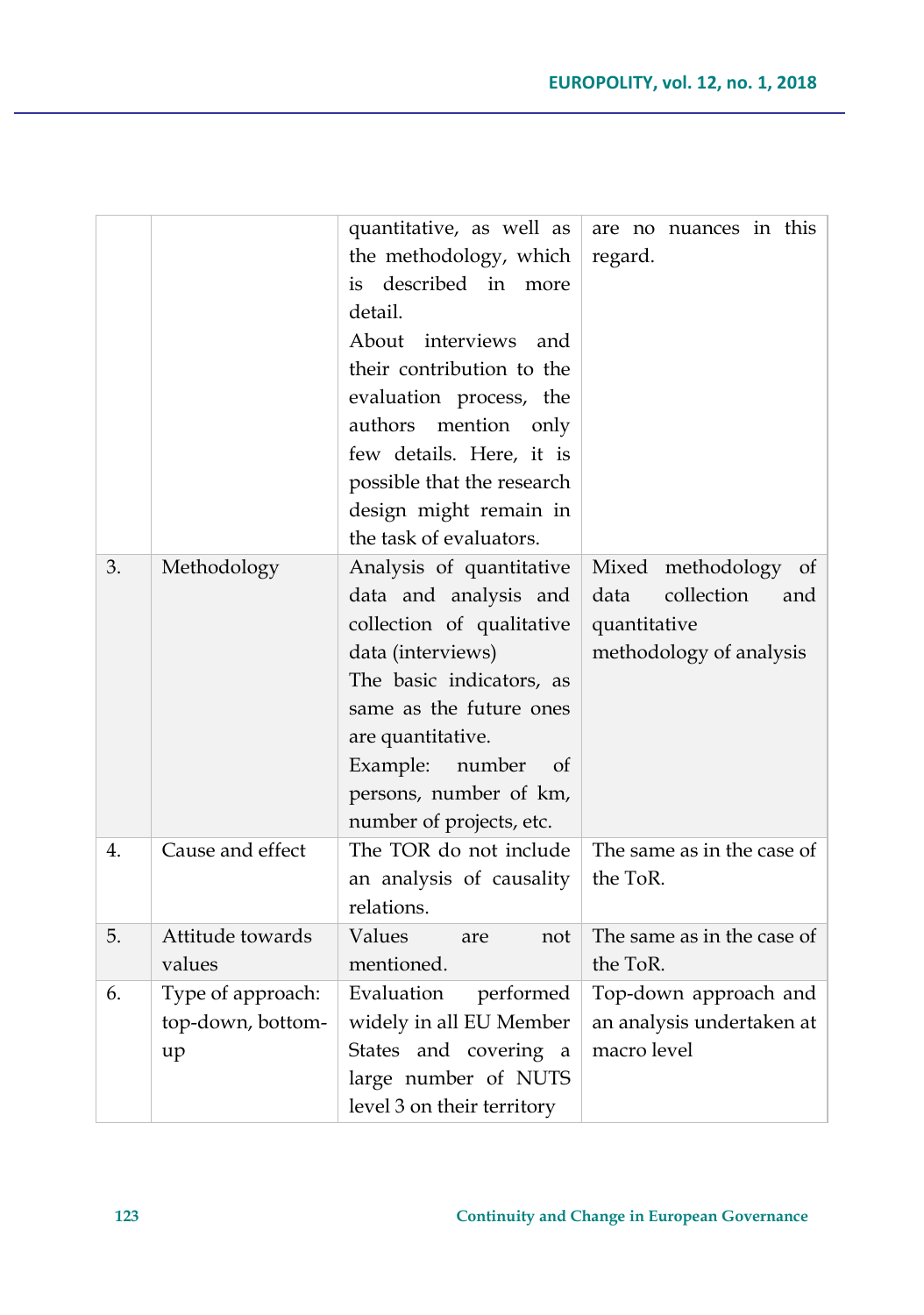|    |               | There is a default set of              |                          |
|----|---------------|----------------------------------------|--------------------------|
|    |               | questions<br>assessment                |                          |
|    |               | established<br>at<br>central           |                          |
|    |               | level by the authors of                |                          |
|    |               | <b>TOR</b>                             |                          |
|    |               | The<br>evaluation results              |                          |
|    |               | considered<br>be<br>can                |                          |
|    |               | generalizable                          |                          |
|    |               | deductive logic                        |                          |
|    |               | Data collected at local                |                          |
|    |               | and national level are                 |                          |
|    |               | collected<br>then<br>and               |                          |
|    |               | analysed at central /                  |                          |
|    |               | European level                         |                          |
|    |               | Indicators<br>and                      |                          |
|    |               | methodology are set at                 |                          |
|    |               | central/ European level,               |                          |
|    |               | and the mechanisms for                 |                          |
|    |               | collection<br>data<br>and              |                          |
|    |               | measurement of results                 |                          |
|    |               | are the responsibility of              |                          |
|    |               | Member<br><b>States</b><br>and         |                          |
|    |               | institutions at central or             |                          |
|    |               | regional<br>level, where               |                          |
|    |               | applicable.                            |                          |
|    |               | Afterwards, the data are               |                          |
|    |               | collected<br>from<br>all               |                          |
|    |               | Member States<br>and                   |                          |
|    |               | analysed at central /                  |                          |
|    |               | European level.                        |                          |
| 7. | Stakeholder's | is<br>the<br>suggested<br><sup>1</sup> | Evaluators interview     |
|    | involvement   | involvement<br>of<br>the               | representatives from the |
|    |               | following stakeholders:                | Managing Authorities,    |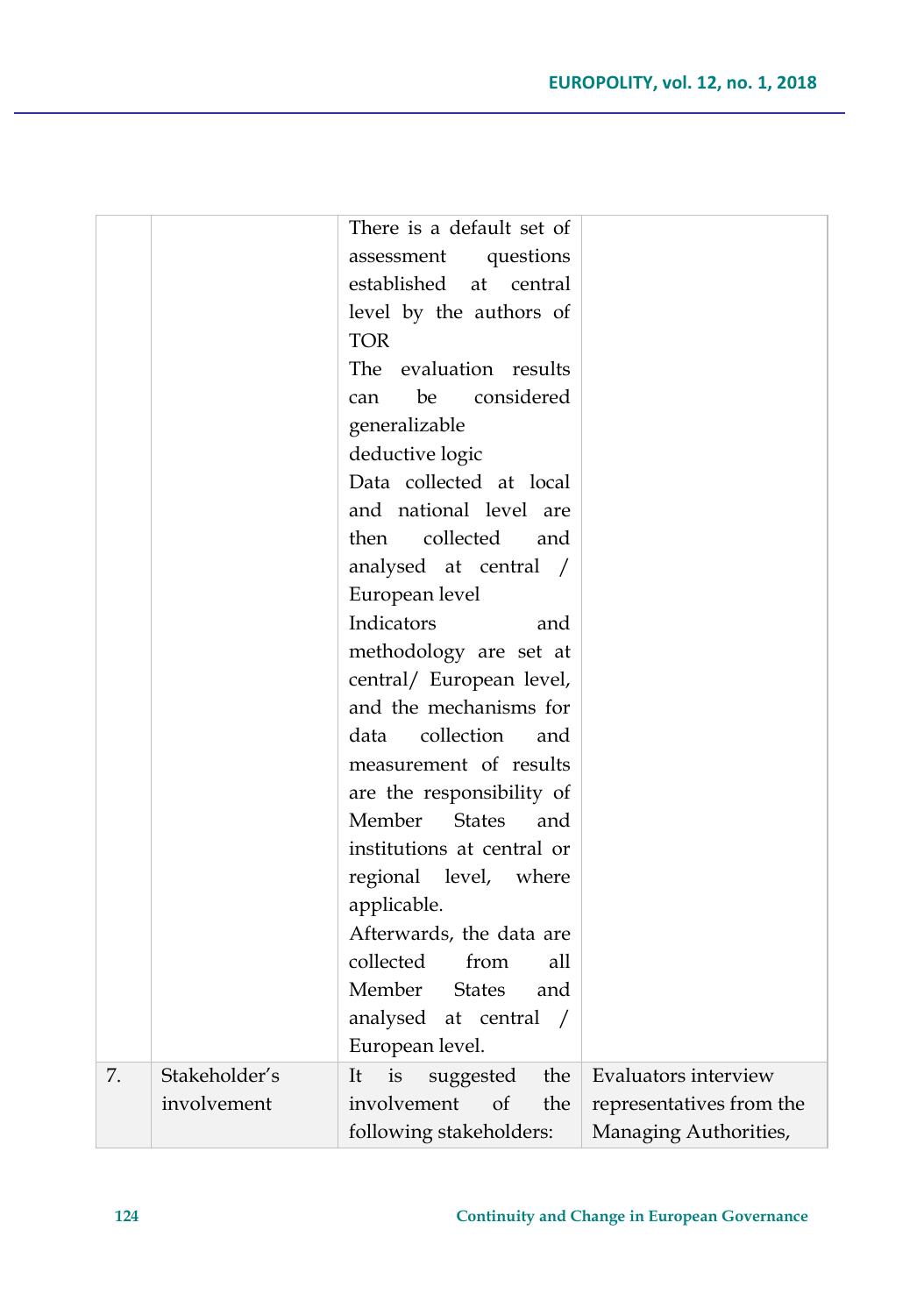|    |                  | - Evaluation Unit, DG         | but not for learning more |
|----|------------------|-------------------------------|---------------------------|
|    |                  | Regio - the winning team      | about their perspectives, |
|    |                  | will have to attend a         | but for obtaining data of |
|    |                  | meeting at the beginning      | quantitative nature.      |
|    |                  | of the evaluation and         |                           |
|    |                  | other<br>three<br>progress    |                           |
|    |                  | with<br>meetings              |                           |
|    |                  | representatives of the        |                           |
|    |                  | Unit at the headquarters      |                           |
|    |                  | of the latter;                |                           |
|    |                  | the<br>European               |                           |
|    |                  | Commission represented        |                           |
|    |                  | steering group<br>by<br>a     |                           |
|    |                  | made up of members of         |                           |
|    |                  | several Directorates from     |                           |
|    |                  | DG Regional Policy and        |                           |
|    |                  | Urban Development and         |                           |
|    |                  | other DGs concerned;          |                           |
|    |                  | Member<br><b>States</b>       |                           |
|    |                  | through representatives       |                           |
|    |                  | of the MAs and other          |                           |
|    |                  | relevant institutions to      |                           |
|    |                  | be interviewed when this      |                           |
|    |                  | is deemed necessary.          |                           |
| 8. | Evaluator's role | The evaluator has the         | Neutral and independent   |
|    |                  | freedom to choose other       | evaluator.                |
|    |                  | methods of evaluation,        |                           |
|    |                  | addition<br>those<br>to<br>in |                           |
|    |                  | already proposed in the       |                           |
|    |                  | call for evaluation.          |                           |
| 9. | The purpose of   | evaluation<br>Ex-post         | Increased<br>focus<br>on  |
|    | evaluation and   | summative                     | results,<br>financial     |
|    | attitude towards | Purpose of evaluation =       | accountability<br>and     |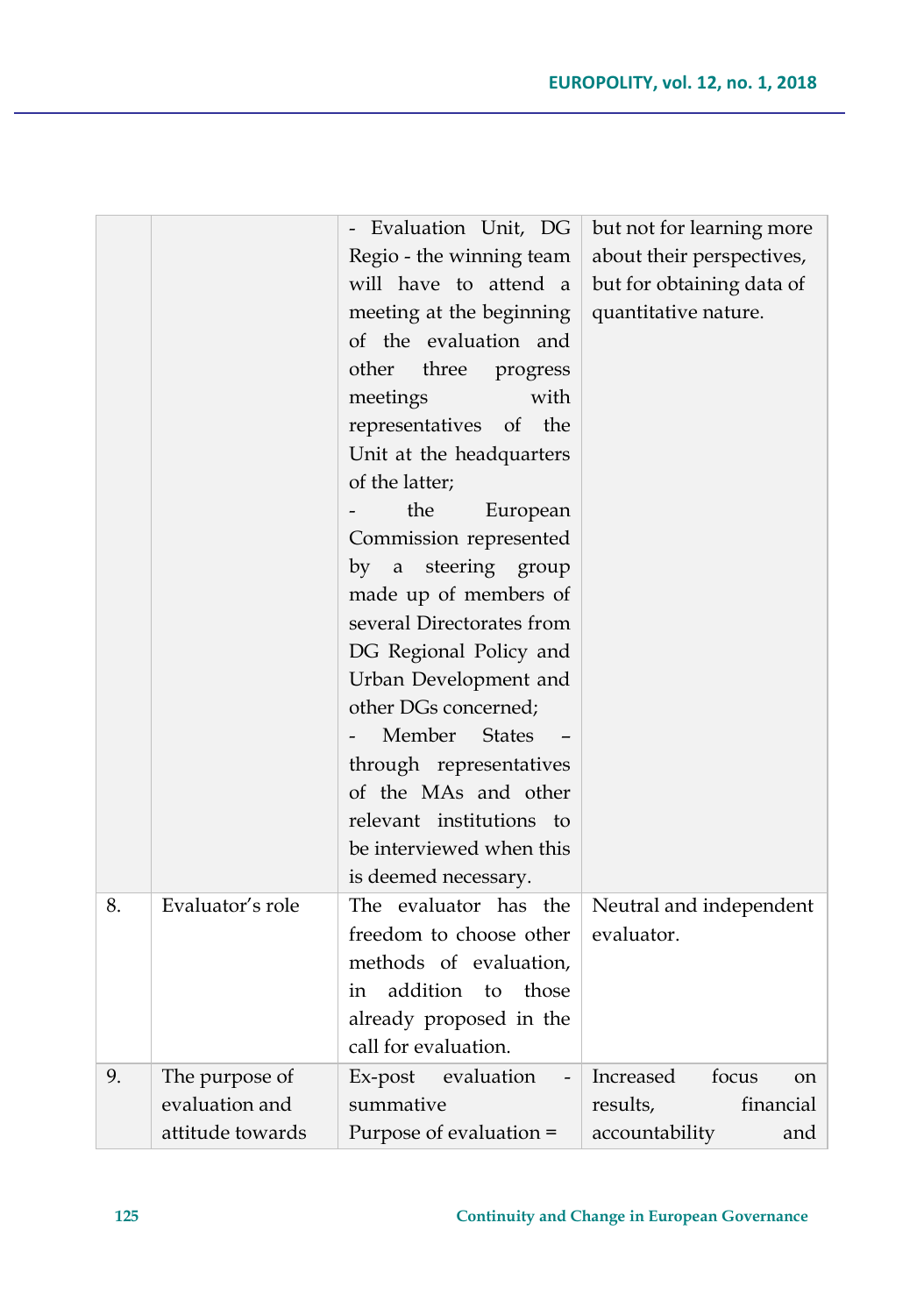|     | results, objectives, | financial accountability       | justification of programs; |
|-----|----------------------|--------------------------------|----------------------------|
|     | implementation       | when it comes to used          | implementation (just for   |
|     | process, the role of | resources; decision            | defining the indicators)   |
|     | assessment in        | making; legitimation in        |                            |
|     | learning             | front of taxpayers             |                            |
|     |                      | Increased<br>focus<br>$\alpha$ |                            |
|     |                      | results and performance        |                            |
| 10. | Type of learning     | Single-loop learning           | Single-loop learning       |

### **Analysis of TOR**

In the section dedicated to the purpose and context of evaluation, the terms of reference (8) state that the purpose of the evaluation at case is to gather, evaluate and revise terms of quality, where necessary, the data reported by the Managing Authorities of the Member States. Also, we can observe from the text the authors' wish to put more emphasis on financial responsibility when it comes to the resources used. TOR authors believe that this is due to the debate stimulated by the publication in April 2010 of ex-post evaluation results for cohesion policy in the 2000-2006 financial perspective.

Moreover, it is noted that the same provisions will also underpin the debate on the evaluation and implementation of cohesion policy for 2014-2020, the Structural Funds reform being focused on results and performance.

Regarding the use of evaluation results is noted that they will be useful to Member States and MAs in developing monitoring systems related to the 2014- 2020 financial perspective. And those systems are even more important due to the fact that the allocation of resources in that interval will partially depend on the supply / reporting of reliable data about the performance of programs. (TOR ex-post from 2007 to 2013, 9)

More specifically, the evaluators who would win the contract for this assessment were to collect and assess in terms of quality the data reported by MAs in annual implementation reports in 2012 and 2013, and to assess the feasibility of collecting financial data broken down by theme and priority for the regional NUTS levels 2 and 3.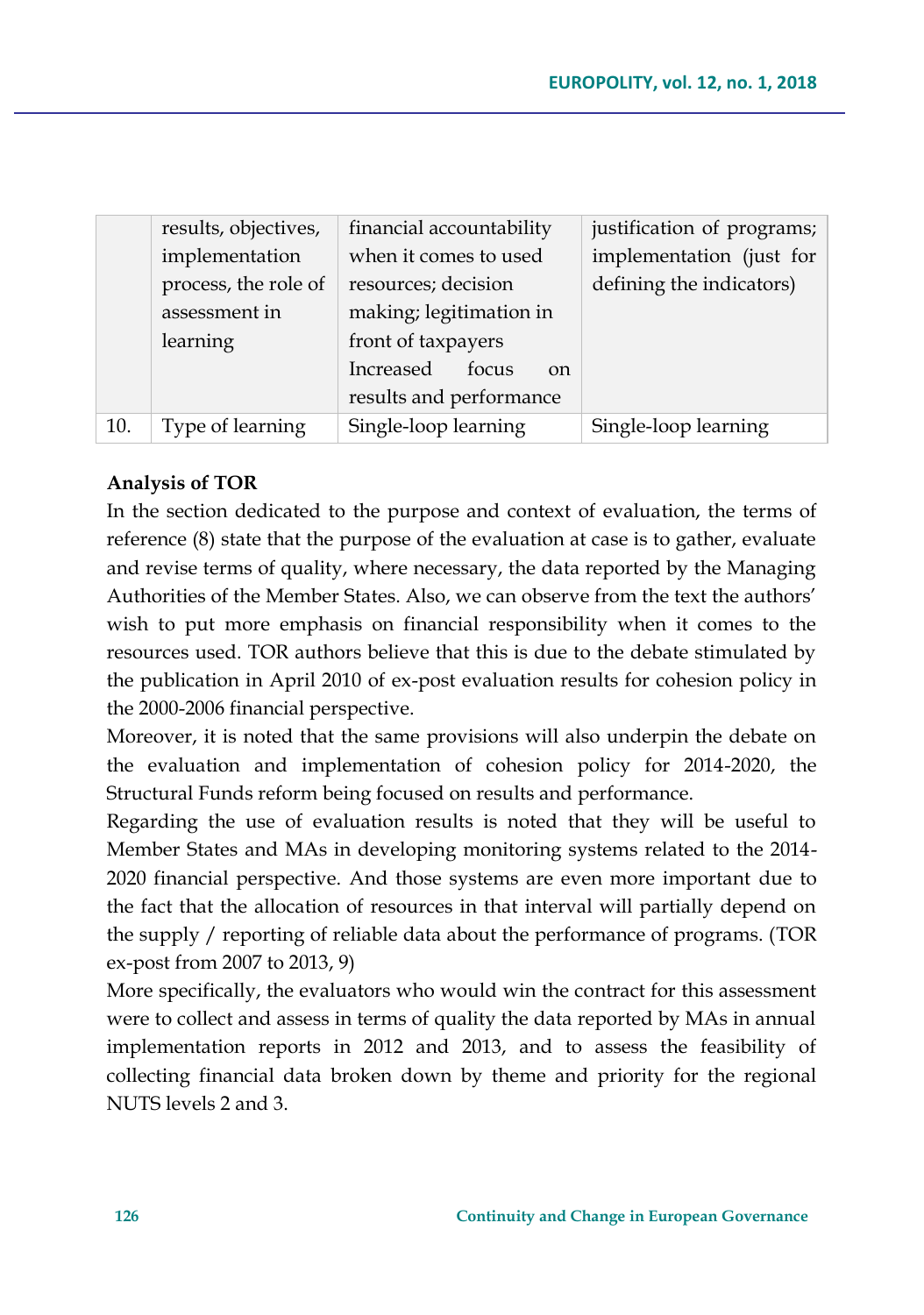Regarding the use of evaluation results is noted that they will be useful to Member States and MAs in developing monitoring systems relating to the 2014- 2020 financial perspective. And those systems are even more important as, provision of resources in the interval will depend partly on the supply / reporting of reliable data about the performance of programs. (TOR ex-post from 2007 to 2013, 9)

More specifically, the evaluators who would win the contract for this assessment were to collect and assess in terms of quality data reported by MAs in annual implementation reports in 2012 and 2013, and to assess the feasibility of collecting data financial broken down by theme and priority for the regional NUTS levels 2 and 3.

When it comes to methodology, the TOR suggest to evaluators to use the following methods and evaluation techniques (TOR ex-post from 2007 to 2013, p.14): desk research, which involves an analysis of the annual implementation reports and of other useful documents written by Member States; analysis of data stored in databases of DG for Regional and Urban Development (SFC2007 and Infoview) - in this case, the evaluation team will receive access; interviews with representatives from Member States, MAs and Intermediate Bodies (IBs), where deemed necessary; and other methodological approaches, as appropriate, to be specified by the evaluation teams participating in the call selection.

By reading the deliverables section, we can see that the evaluators are required to analyse to which extent have the annual implementation reports have improved qualitatively, between 2013 and 2012. Therefore, here, we can consider that it is the case of some sort of metaevaluation.

Towards the end of the reference document, it is stated that, after the completion of the evaluation report, the latter will be metaevaluated by certain services of the European Commission on the basis of quality criteria specified in the Guide for Evaluation of Socio Economic Development.

For the analysis of certain indicators, the evaluation team would use methodologies for desk research and the interview method for interviewing several representatives of the MAs and the Member States in general. Here, the authors of TOR warn the evaluators regarding the different practices existing in Member States, a fact that requires for them to contact several institutions in the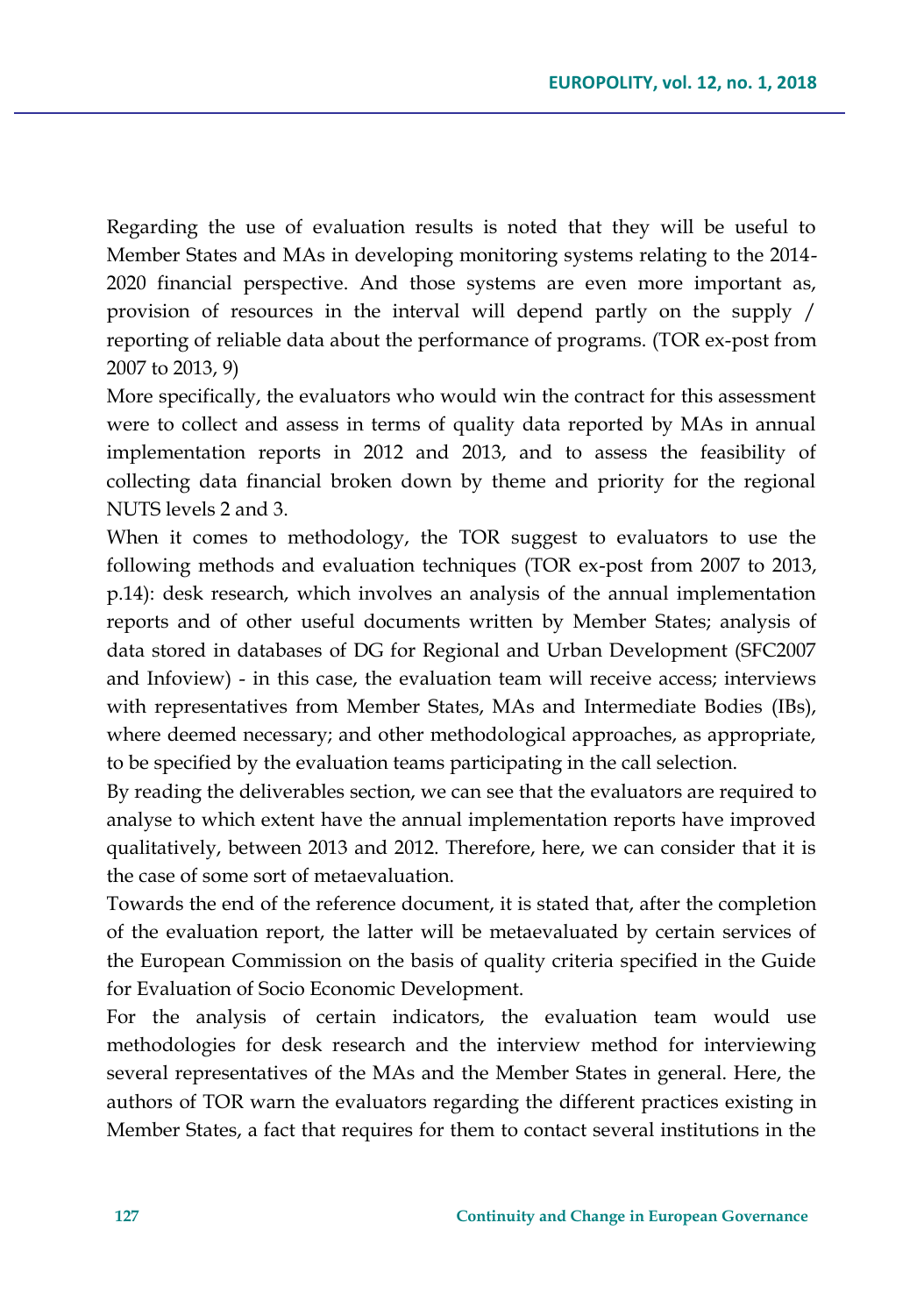same Member State (eg in each region, where administrative systems are decentralized). Also, in this case, we can see that all indicators are quantitative expressed generally as number of people, number of km, project number, etc.

| No. | Evaluation questions proposed in<br><b>TOR</b>                                                                                                                                                                                                                                                                                              | Observations                                                                                                                                           |
|-----|---------------------------------------------------------------------------------------------------------------------------------------------------------------------------------------------------------------------------------------------------------------------------------------------------------------------------------------------|--------------------------------------------------------------------------------------------------------------------------------------------------------|
| 1.  | Is the definition of the indicator<br>and the methodology to be used<br>clearly documented? (Give an<br>indication of what the definition is<br>and what guidance is provided on<br>how the data should be collected<br>and aggregated, or in countries<br>where there are a large number of<br>programmes, what typically is the<br>case.) | Here, a new indicator could<br>be<br>added<br>compliance<br>in<br>methodology                                                                          |
| 2.  | Is the same definition and<br>methodology used in each<br>operational programme, i.e. by<br>each managing authority? If not,<br>how do they differ? Is any attempt<br>made to ensure consistency of the<br>definition of the indicator and the<br>data reported within countries?                                                           | The<br>coherence<br>between<br>the<br>definition given to the indicator<br>and the data reported in the<br><b>Member States</b>                        |
| 3.  | Do the data reported relate to<br>actual outcomes in the case of all<br>programmes<br>opposed<br>to<br>as<br>expected or planned outcomes? Is<br>the basis of the data reported clear<br>in all cases?                                                                                                                                      | Comparative<br>analysis<br>between<br>results<br>obtained<br>and<br>results<br>expected - element specific to the<br>positivist approach in evaluation |
| 4.  | there<br>quality<br>control<br>Is<br>any<br>mechanism that checks the data                                                                                                                                                                                                                                                                  | New indicators: data accuracy and<br>plausibility                                                                                                      |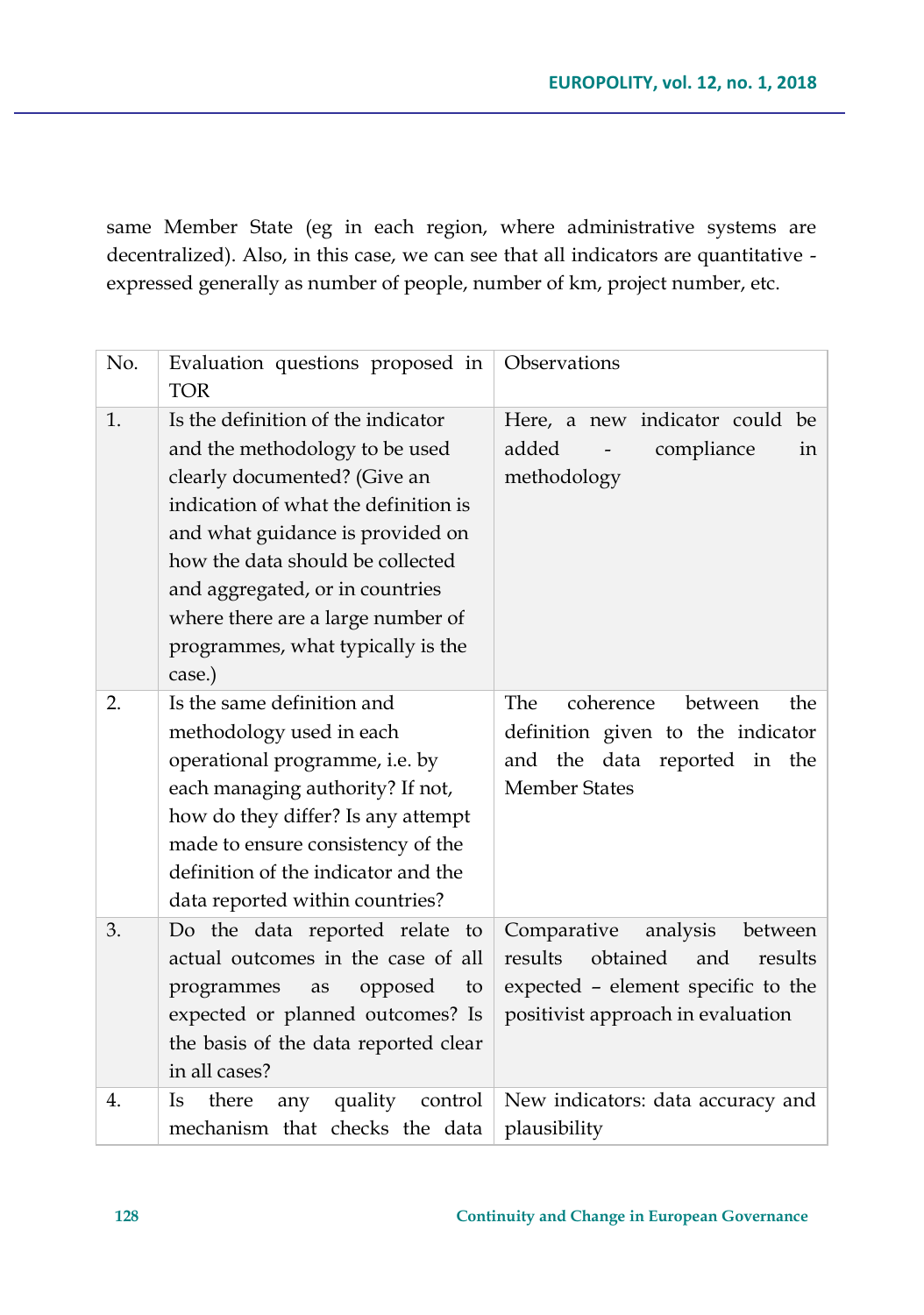|    | before it is submitted? If yes, where<br>it is located (within or outside the<br>Managing Authority, central or<br>regional government)? Are any<br>plausibility checks carried out on<br>the data within the Managing<br>Authority? |                                                                                                |
|----|--------------------------------------------------------------------------------------------------------------------------------------------------------------------------------------------------------------------------------------|------------------------------------------------------------------------------------------------|
| 5. | Does the central government<br>aggregate the data across<br>programmes to calculate a national<br>figure for each indicator?                                                                                                         | This question reflects a quantitative<br>methodology                                           |
| 6. | What are the strengths<br>and<br>weaknesses of the reporting for<br>each MS?                                                                                                                                                         | This question involves a more in-<br>depth analysis compared to the<br>quantitative indicators |

Summarizing the comments made above regarding the evaluation questions suggested by the authors of the terms of reference, we can say that the issues covered by them are mostly on the accuracy of data provided by Member States for the indicators listed above. Furthermore, I wish to draw attention to question number three, that aims at doing a comparative analysis between the results obtained in the Member States and the expected results. Such analysis is typically specific to the positivist approach in evaluation.

Analysis of the final report of evaluation

In the abstract from the beginning of the evaluation report it is noted that the guide documents provided by DG Regio for reporting on the financial perspective 2007-2013 have introduced new core indicators to facilitate aggregation and comparison of data from implementing similar programs in Member States. It also discusses the introduction of new indicators for 2014-2020. The approach developed by the team that won the contract for the ex-post evaluation of the programs implemented under the Cohesion Policy in 2007-2013 range was to assess the physical and the financial data reported by MAs in annual implementation reports (AIR) for more than 300 Operational Programmes (OP) funded through ERDF and CF. The latter led to the following: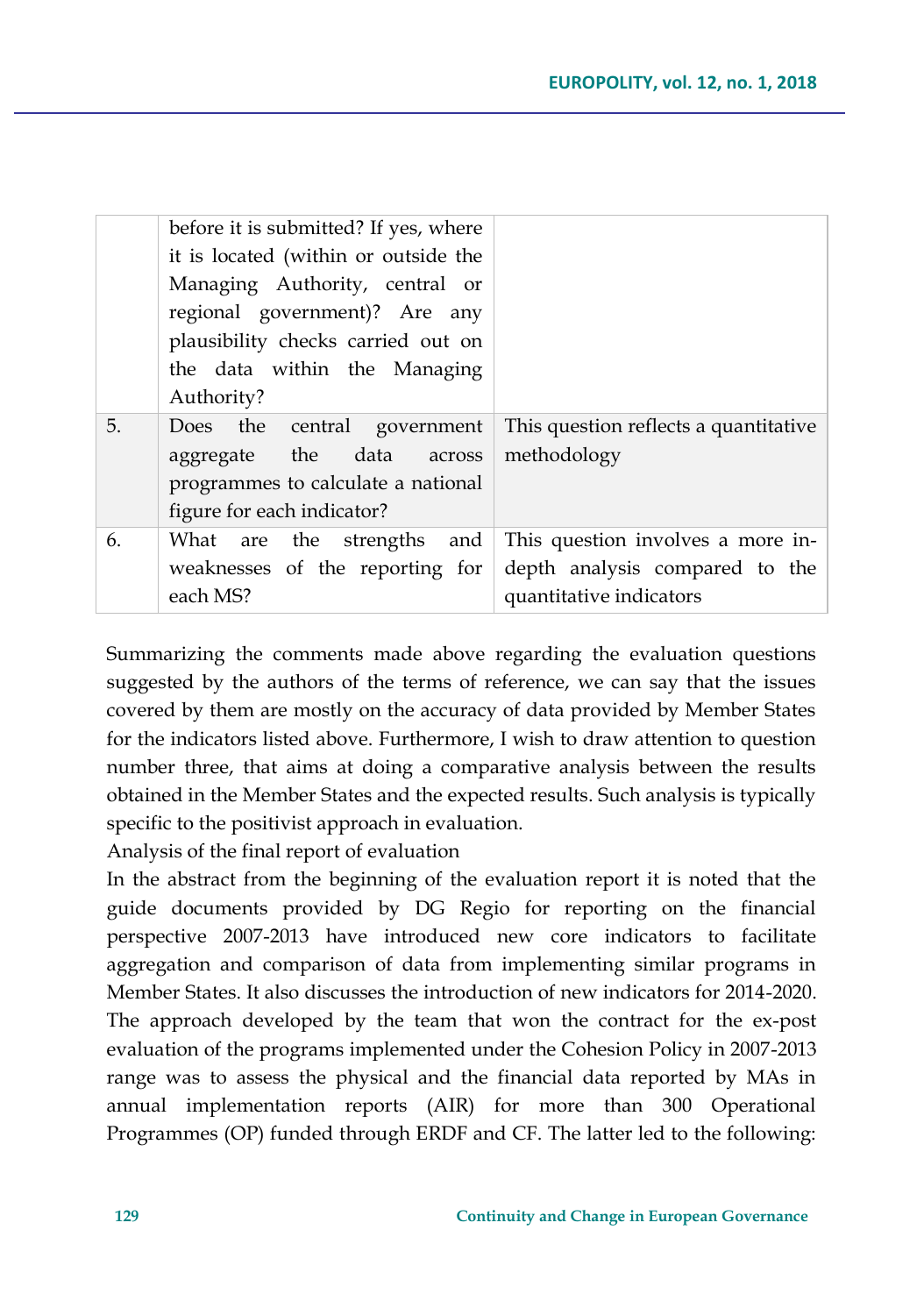identification of problem areas for expenditure incurred within ERDF and CF NUTS3 regions; review the annual implementation reports for 2012 and 2013, which were targeted approach by both key indicators and the future, and other short-term results and long-significant; analysis of reporting on major projects described in the RAL 2013; draw conclusions on best practices recorded in monitoring programs to reduce greenhouse gas emissions. Thus, the introduction to the final evaluation report seems to contain exactly all 4 tasks included in the terms of reference.

2.2. Analysis of Work Package no. 2 – Support for SMEs - Increasing research and innovation in SMEs and their development

| No. | Descriptors                                    | ToR                                                                                                                                                                 | Final report of evaluation                                                                                                                                                                                                        |
|-----|------------------------------------------------|---------------------------------------------------------------------------------------------------------------------------------------------------------------------|-----------------------------------------------------------------------------------------------------------------------------------------------------------------------------------------------------------------------------------|
| 1.  | Ontology (the<br>perspective about<br>reality) | A<br>complex,<br>yet<br>cognizable reality                                                                                                                          | Extremely complex<br>and<br>dynamic<br>reality.<br>It<br>requires<br>realistic<br>a a<br>evaluation and learning<br>approach of type 2 or 3.                                                                                      |
| 2.  | Epistemology (the<br>nature of<br>knowledge)   | intended<br>It<br>is<br>to<br>deconstruct<br>the<br>and<br>structures<br>reasoning behind<br>the<br>programs in order to<br>their<br>improve<br>knowledge - realism | The evaluation requires<br>several perspectives from<br>several interest groups.<br>Knowledge is subjective<br>and the evaluation process<br>undergoes small changes<br>following consultation<br>with stakeholders -<br>realism. |
| 3.  | Methodology                                    | Mixed quantitative and<br>qualitative<br>methods<br>tailored to the context<br>and needs.                                                                           | Mix of quantitative and<br>qualitative methods<br>according to context and<br>needs                                                                                                                                               |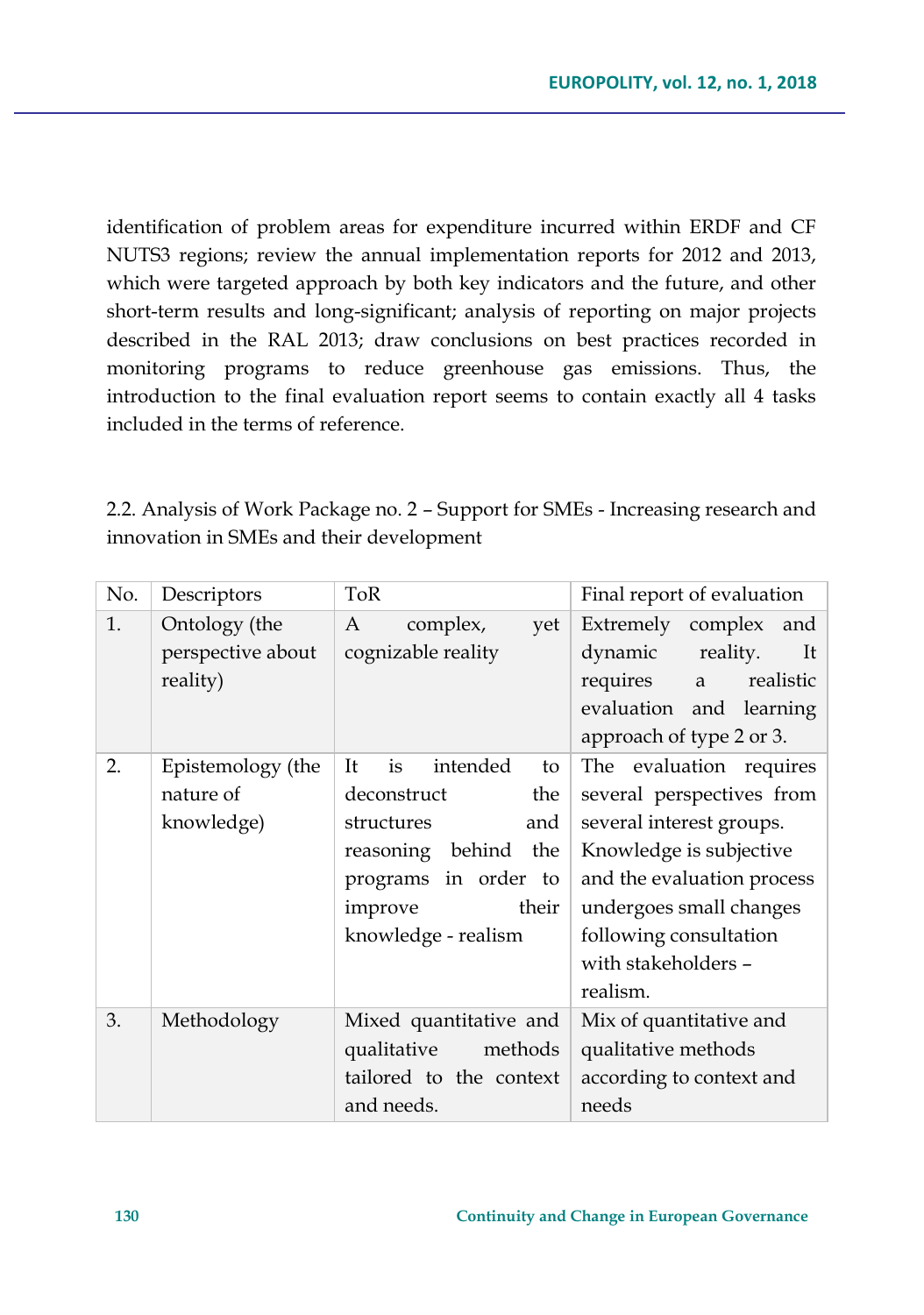|    |                   | - Realist approach                               | -the conditions in the TOR<br>respected, plus<br>are<br>a<br>number<br>$\alpha$<br>other<br>innovative methods and<br>approaches proposed by<br>the<br>evaluators:<br>for<br>example,<br>Bayesian |
|----|-------------------|--------------------------------------------------|---------------------------------------------------------------------------------------------------------------------------------------------------------------------------------------------------|
|    |                   |                                                  | Network<br>Marketing<br>Survey                                                                                                                                                                    |
|    |                   |                                                  | - focus on theory-based                                                                                                                                                                           |
|    |                   |                                                  | impact evaluation;                                                                                                                                                                                |
|    |                   |                                                  | - Realist approach                                                                                                                                                                                |
| 4. | Cause and effect  | Identification and                               | In-depth<br>causal                                                                                                                                                                                |
|    |                   | analysis of causal                               | relationships<br>between                                                                                                                                                                          |
|    |                   | relationships and                                | context, mechanisms and                                                                                                                                                                           |
|    |                   | change theories                                  | effects<br>explored<br>are                                                                                                                                                                        |
|    |                   | underlying the                                   | realist approach                                                                                                                                                                                  |
|    |                   | programs are                                     |                                                                                                                                                                                                   |
|    |                   | encouraged - realist                             |                                                                                                                                                                                                   |
| 5. | Attitude towards  | approach                                         | Evaluators do not                                                                                                                                                                                 |
|    | values            | There is no explicit<br>reference to values, but | explicitly refer to values,                                                                                                                                                                       |
|    |                   | the evaluation involves                          | but they attempt to                                                                                                                                                                               |
|    |                   | a large number of                                | address evaluation from                                                                                                                                                                           |
|    |                   | interest groups                                  | multiple perspectives and                                                                                                                                                                         |
|    |                   |                                                  | involve a large number of                                                                                                                                                                         |
|    |                   |                                                  | interest groups at central                                                                                                                                                                        |
|    |                   |                                                  | and local level.                                                                                                                                                                                  |
| 6. | Type of approach: | Top-down approach                                | Macro-level analysis                                                                                                                                                                              |
|    | top-down,         | (macro analysis of data)                         | combined with micro-                                                                                                                                                                              |
|    | bottom-up         | combined with a                                  | analysis, the results of                                                                                                                                                                          |
|    |                   | bottom-up approach                               | which are included in the                                                                                                                                                                         |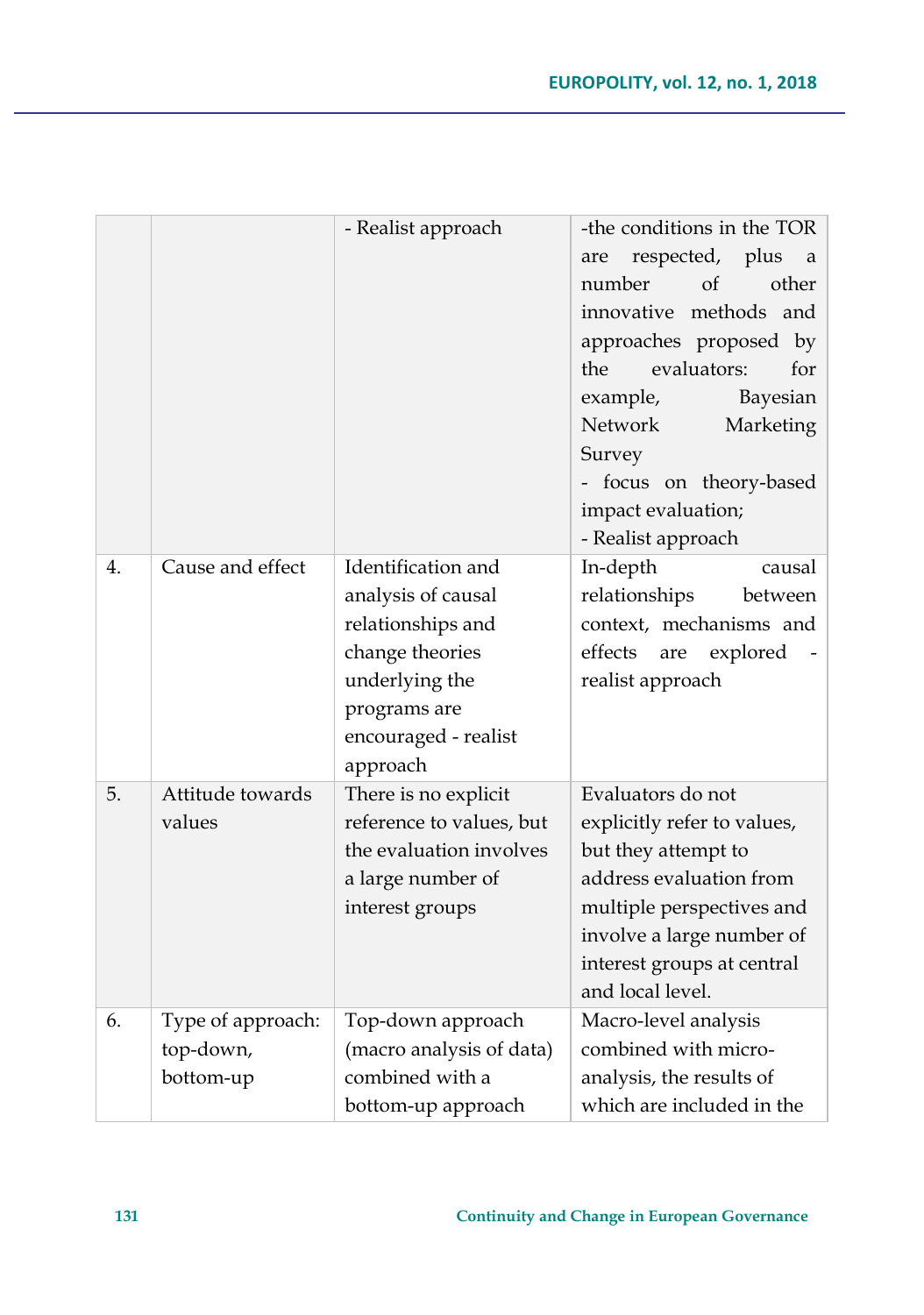|    |                                                                                                                                         | (carrying out case<br>studies with the<br>involvement of<br>representatives from<br>beneficiary companies,<br>focusing on best<br>practices).                                                                                                                | formulated conclusions<br>and recommendations<br>- Realist approach                                                                                                                                                                                                               |
|----|-----------------------------------------------------------------------------------------------------------------------------------------|--------------------------------------------------------------------------------------------------------------------------------------------------------------------------------------------------------------------------------------------------------------|-----------------------------------------------------------------------------------------------------------------------------------------------------------------------------------------------------------------------------------------------------------------------------------|
| 7. | Stakeholder's<br>involvement                                                                                                            | Interest groups are<br>approached in a high<br>number and at many<br>levels, but central ones<br>are more involved - a<br>realist approach                                                                                                                   | A large number interest<br>groups from both macro<br>and micro levels are<br>involved and their outlook<br>is reflected in the<br>conclusions and<br>recommendations<br>formulated.                                                                                               |
| 8. | Evaluator's role                                                                                                                        | The<br>evaluator<br>is<br>required<br>develop<br>to<br>classification<br>systems<br>and typologies. He/she<br>the<br>freedom<br>has<br>to<br>make choices in this<br>respect, but does not<br>need<br>to<br>be<br>actively<br>involved<br>- Realist approach | The evaluator's role is<br>similar to those described<br>in the realist paradigm.<br>He/ she deconstructs the<br>mechanisms behind the<br>logic of interventions and<br>formulates assumptions,<br>but does not make known<br>his/her own perspective<br>and value constructions. |
| 9. | The purpose of<br>evaluation and<br>attitude towards<br>results, objectives,<br>implementation<br>process, the role<br>of assessment in | The purpose of<br>evaluation is to ensure<br>financial responsibility,<br>planning / efficiency, to<br>justify and legitimate<br>the resources invested<br>in relation to the results                                                                        | The aims of improving<br>program planning and<br>efficiency, financial<br>responsibility, improving<br>implementation and<br>acquiring knowledge /<br>learning are to a large                                                                                                     |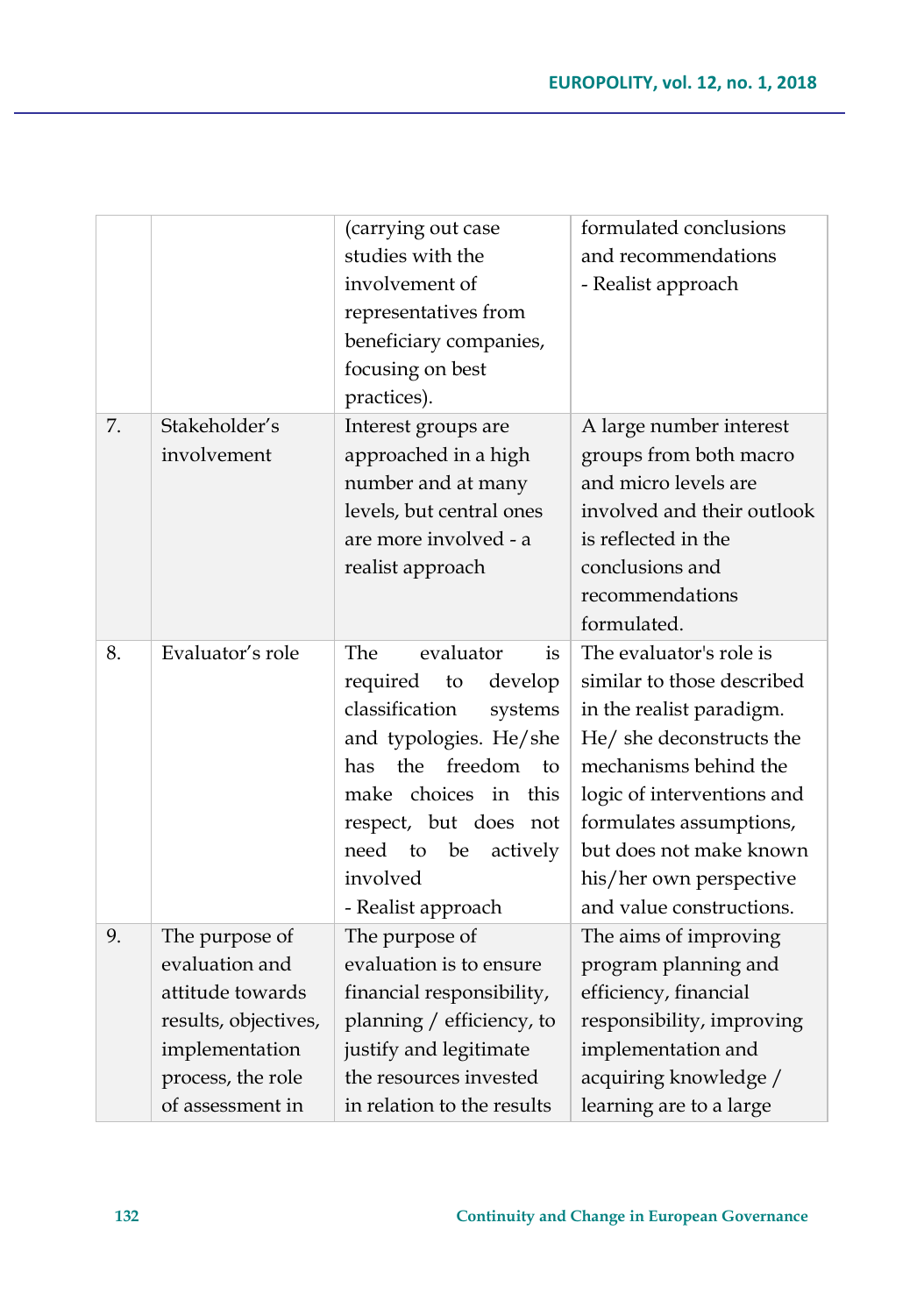| learning | achieved. However, it is | extent reflected. And the     |
|----------|--------------------------|-------------------------------|
|          | also a matter of         | goal of strengthening         |
|          | acquiring knowledge /    | administrative capacity is    |
|          | learning and improving   | reflected to a lesser extent. |
|          | performance in           |                               |
|          | implementation,          |                               |
|          | through an in-depth      |                               |
|          | analisys, theory-based   |                               |
|          | assessment, and so on.   |                               |
|          | However, the goal        |                               |
|          | regarding the            |                               |
|          | improvement of           |                               |
|          | implementation has a     |                               |
|          | less felt presence than  |                               |
|          | the other three.         |                               |
|          |                          |                               |

## **REFERENCES**

 Armstrong, Harvey; Wells, Peter. 2006. Structural funds and the evaluation of community economic development initiatives in the UK: A critical perspective, Regional Studies, Routledge, vol. 40, nr. 2, pp. 259-272.

 Bache, Ian; George, Stephen; and Bulmer, Simon, Politics in the European Union. 2011. Third Edition, Oxford University Press.

 Bachtler, John; Wren, Colin. 2006. Evaluation of European Union Cohesion policy: Research questions and policy challenges, Regional Studies, Routledge, vol. 40, nr. 2, pp. 143-153.

 Batterbury, Sarah C.E. 2006. Principles and purposes of European Union Cohesion policy evaluation, Regional Studies, Routledge, vol. 40, nr. 2, pp. 179- 188.

 Cohesion Policy 2007 -13. 2007. Commentaries and official texts, January 2007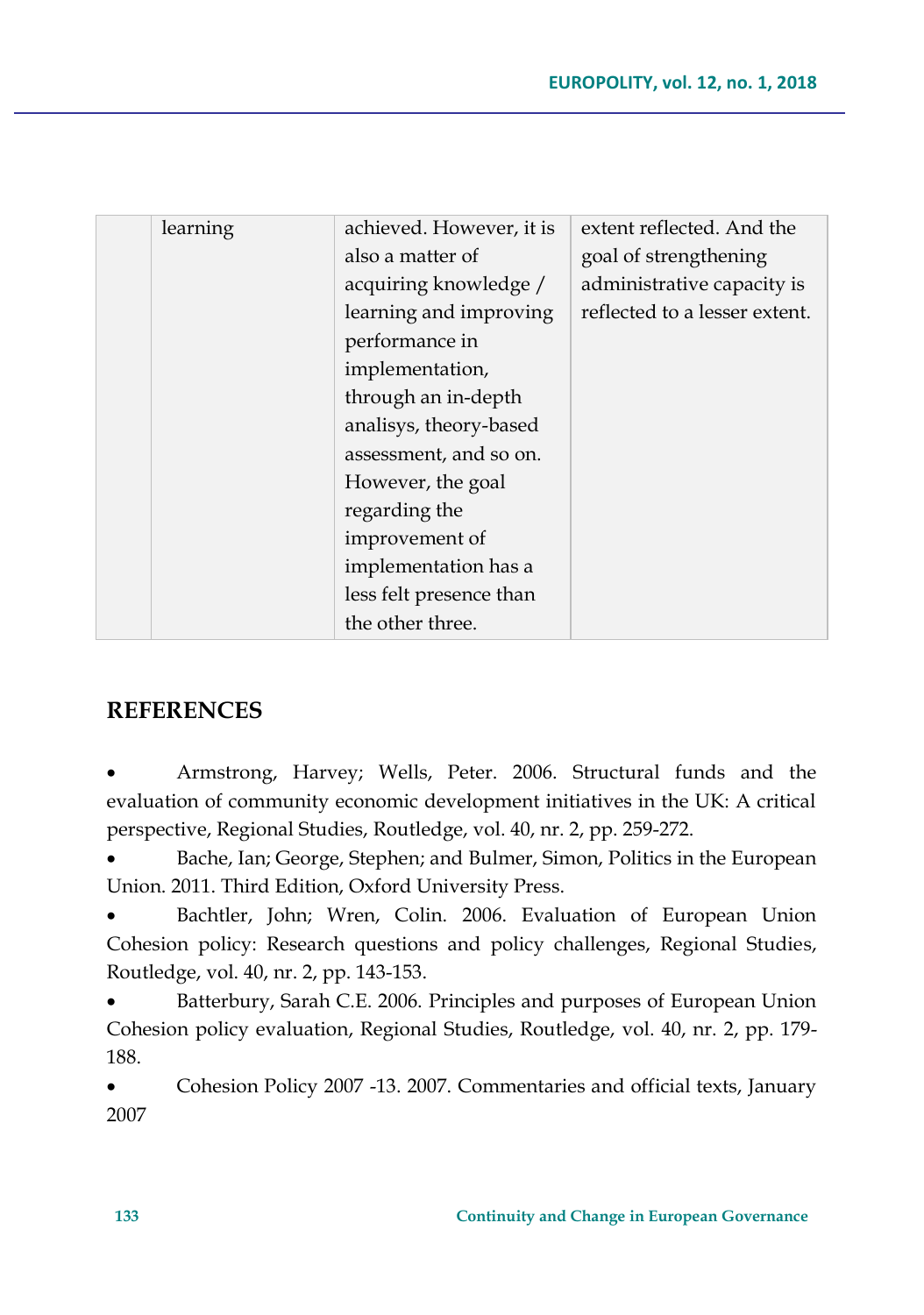http://ec.europa.eu/regional\_policy/sources/docoffic/official/regulation/pdf /2007/publications/guide2007\_en.pdf.

 Cohesion policy: Strategic report 2013 on programme implementation 2007-2013

http://ec.europa.eu/regional\_policy/how/policy/strategic\_report\_en.cfm.

 Eser, Thiemo W.; Nussmueller, Eva. 2006. Mid-term evaluations of Community Initiatives under European Union Structural Funds: A process between accounting and common learning, Regional Studies, Routledge, vol. 40, nr. 2, pp. 249-258.

 European Commission, DG REGIO, Ex post evaluation of Cohesion Policy programmes 2007-2013, focusing on the European Regional Development Fund (ERDF) and Cohesion Fund (CF) – Work Package Zero: Data collection and quality assessment, Call for tenders 2013CE16BAT060, 2013.

 European Commission, DG REGIO.2011. Monitoring and evaluation of European Cohesion Policy - European Regional Fund and Cohesion Fund concepts and recommendations. Guidance document, November.

 European Policy Evaluation Consortium (EPEC).2005. Study on the Use of Evaluation Results in the Commission. Final report Dossier n°2: case study reports, European Commission.

 Gaffey, Veronica. 2009. Case Studies in the Framework of Ex Post Evaluation, 2000-2006: Expectations and Experiences of the DG for Regional Policy, European Commission.

 Guba, Egon G.; Lincoln, Yvonna S. 1994. Competing paradigms in qualitative research, în Denzin, N.K.; Lincoln, Y.S. (ed.), Handbook of qualitative research, Thousand Oaks, Sage, pp. 105-117.

 Guba, Egon G.; Lincoln, Yvonna S.1989. Fourth Generation Evaluation, Sage.

 Guidance document on monitoring and evaluation – European Regional Development Fund and Cohesion Fund – Concepts and recommendations, March 2014

http://ec.europa.eu/regional\_policy/sources/docoffic/2014/working/wd\_201 4\_en.pdf